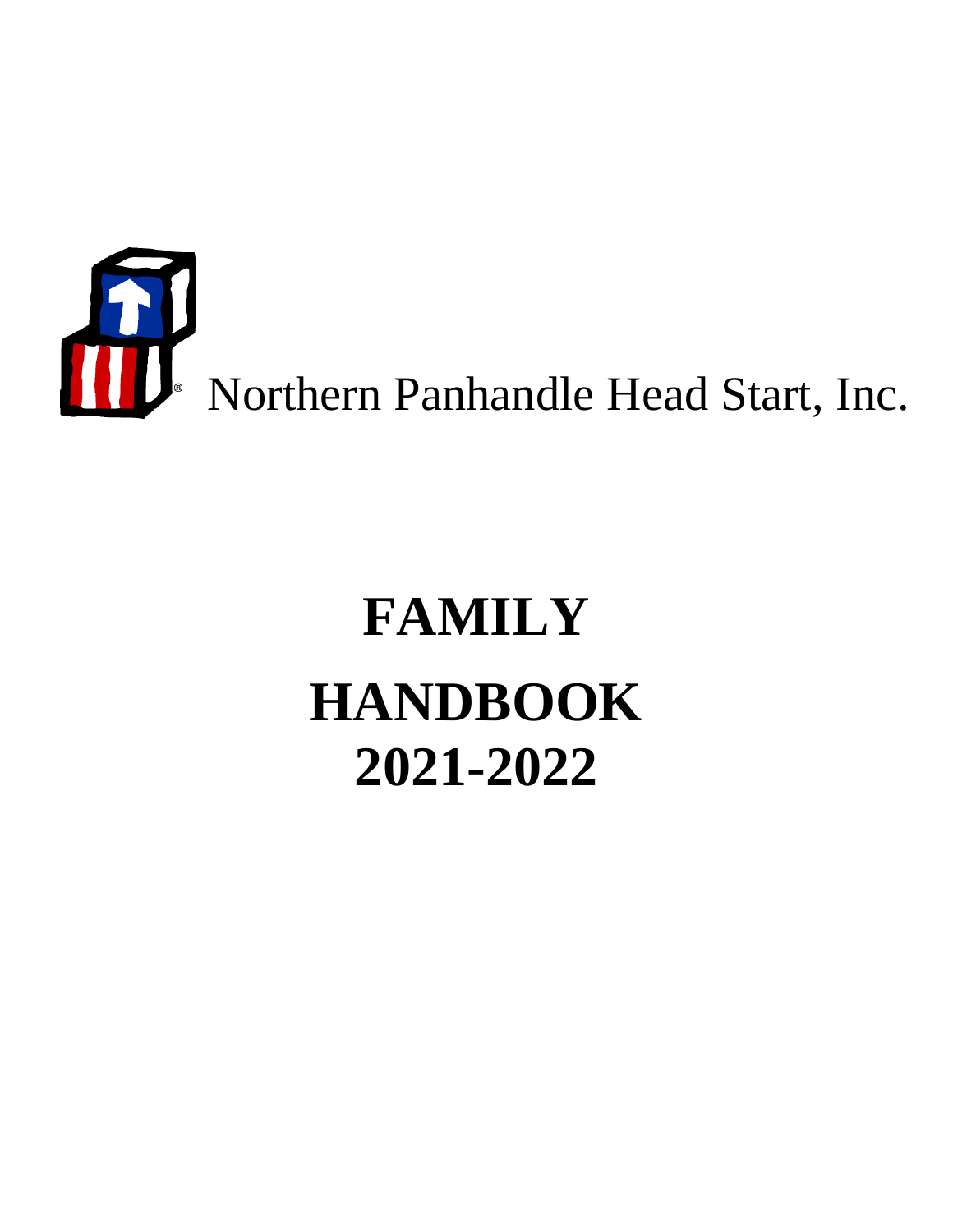# **FOR YOUR INFORMATION**

| CENTER/HOME BASE:                                                                |
|----------------------------------------------------------------------------------|
|                                                                                  |
|                                                                                  |
|                                                                                  |
|                                                                                  |
|                                                                                  |
|                                                                                  |
|                                                                                  |
|                                                                                  |
| (If available) THE BUS WILL ARRIVE AT APPROXIMATELY: ___________________________ |
| (If available) THE BUS WILL RETURN AT APPROXIMATELY:                             |

**Northern Panhandle Head Start, Inc. Administrative Offices 1 Orchard Road – Suite 1 Wheeling, WV 26003 1-877-732-3307 or (304)-233-3290**

*Check us out on the web…www.npheadstart.org Like our Facebook Page…Northern Panhandle Head Start Inc.*

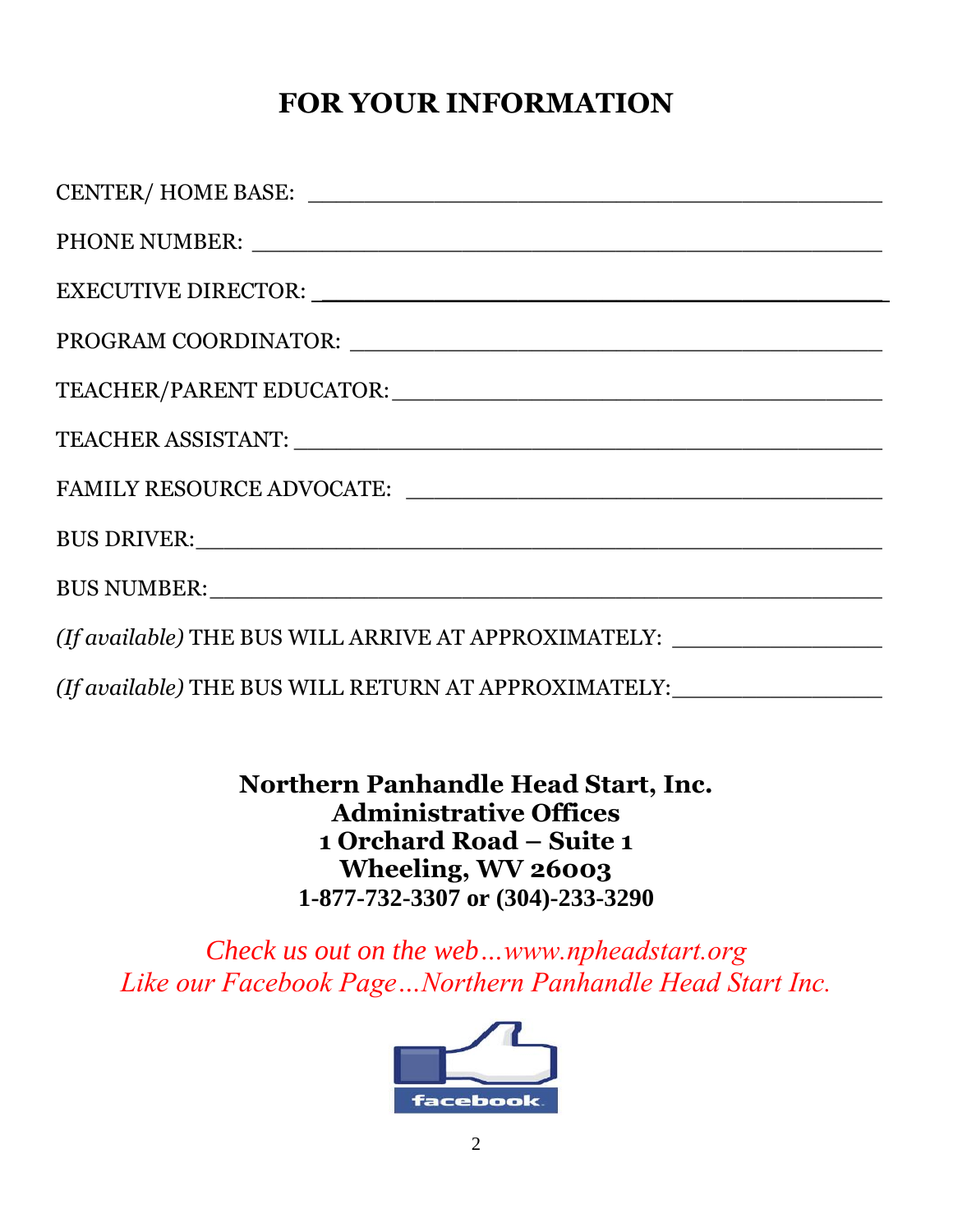#### **TABLE OF CONTENTS**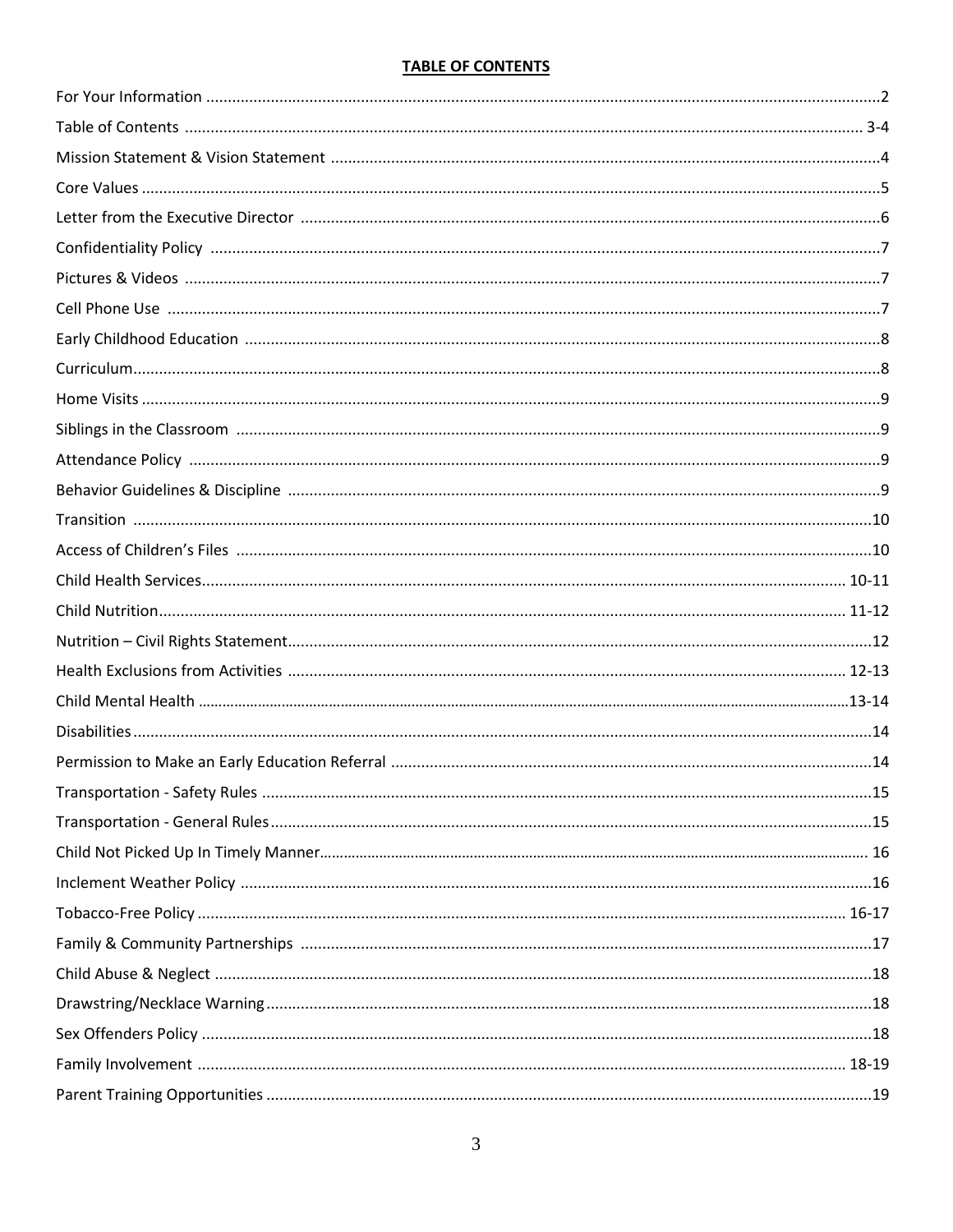# Northern Panhandle Head Start, Inc.



# **Mission Statement:**

Our mission is to provide a high quality, family-focused program uniquely designed to prepare children for learning and life.

# **Vision Statement:**

"Building foundations for life-long growth and development"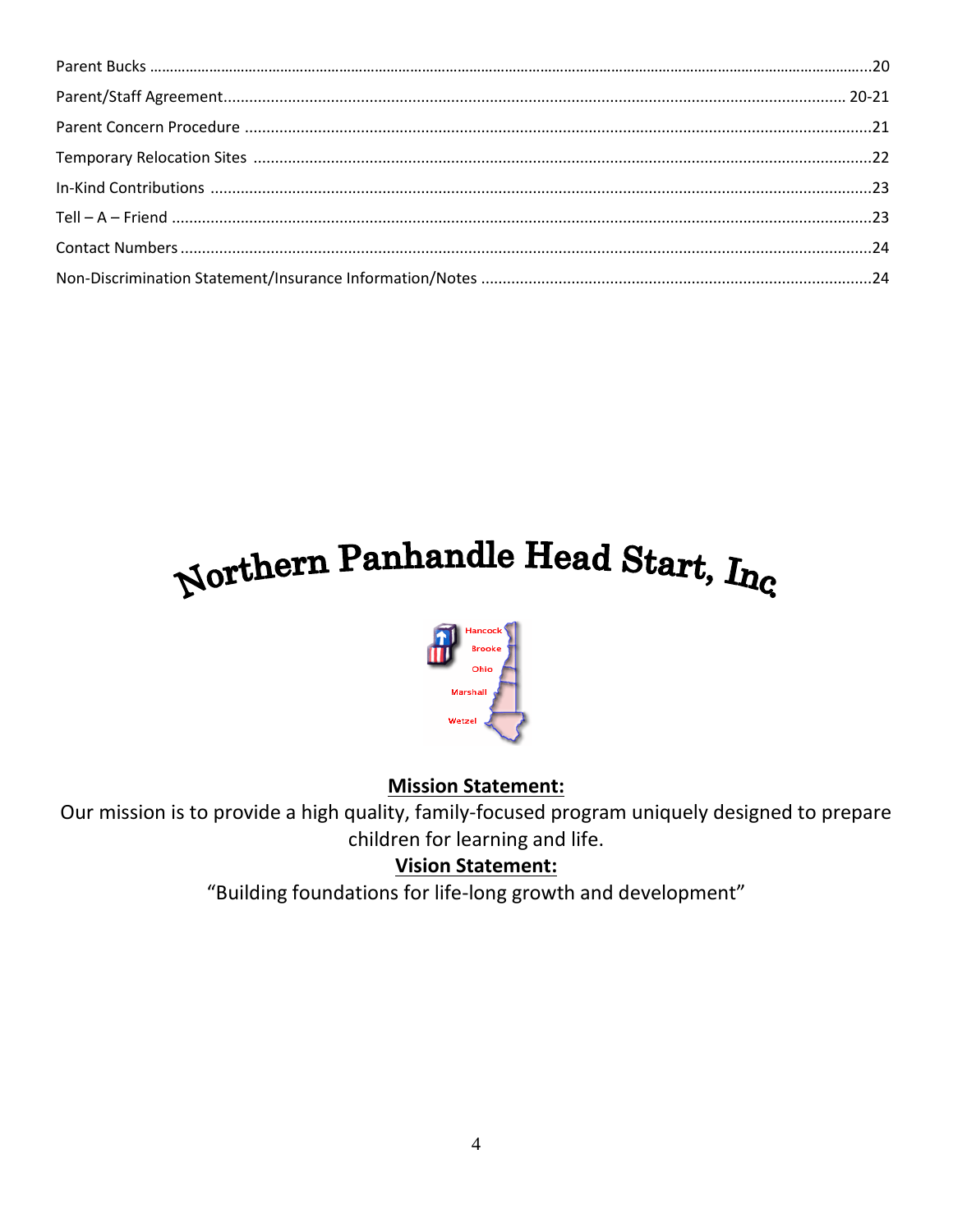#### **CORE VALUES - NPHS Inc. - January 2007**



#### **Partnerships**

Diverse partnerships maximize services to children and families

#### **Family**

וו<br>י opportunities for growth and development Involved families enhance children's

#### **Personnel**

al

 Qualified professionals work as a team to provide comprehensive services

#### ▪Edu **Grant Management**

Responsible fiduciary practices and compliance with federal, state, and local regulations supports quality services

# Servi Leadership

Effective leadership through governing bodies, parents and staff builds the foundation for quality organizational development services and programs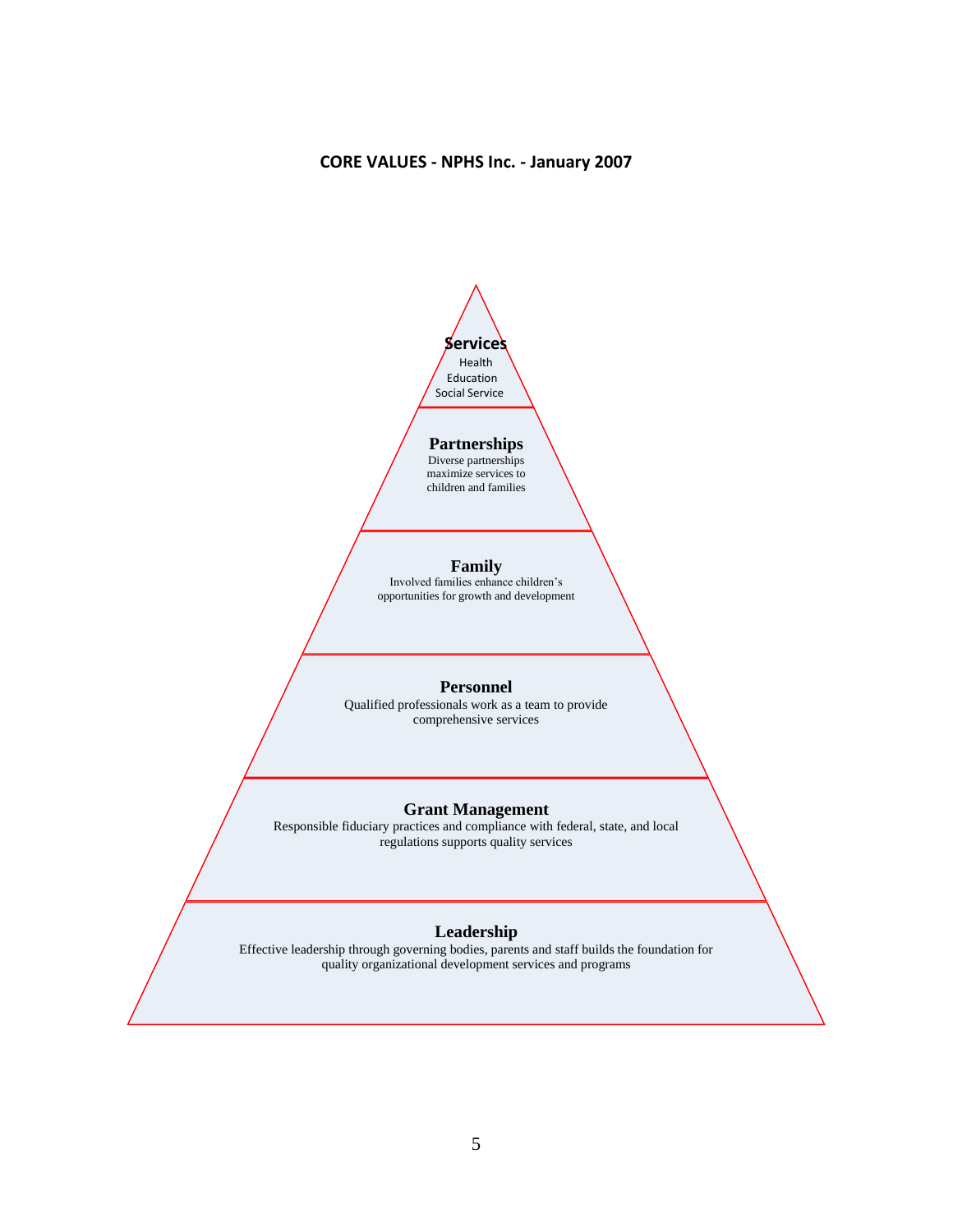

#### **Welcome!**

**Thank you for selecting NPHS to support your family on this wonderful journey of infant/toddler or preschool care.** 

 **I have been provided a great deal of support and team work over the years and have had the privilege to work with some of the most talented individuals in the Valley. As such, you will be provided the same opportunity. NPHS works as a team to provide you with the best support and the most well rounded CHILD AND FAMILY DEVELOPMENT services in the area.**

**We are different from other early childhood programs because we engage you, the parent/guardian, in all aspects of your child's development and learning. Parent involvement is critical to the success of your child's growth, not only physically but socially and emotionally as they prepare themselves for kindergarten. Our objective is to take this walk with you! We take pride in building positive relationships with our parents/guardians because we know that you are your child's best advocate.**

**I look forward to meeting with you and getting to know each and every one of you as we embark on this journey, together, toward your child's school readiness.** 

**Cathy Williams Executive Director**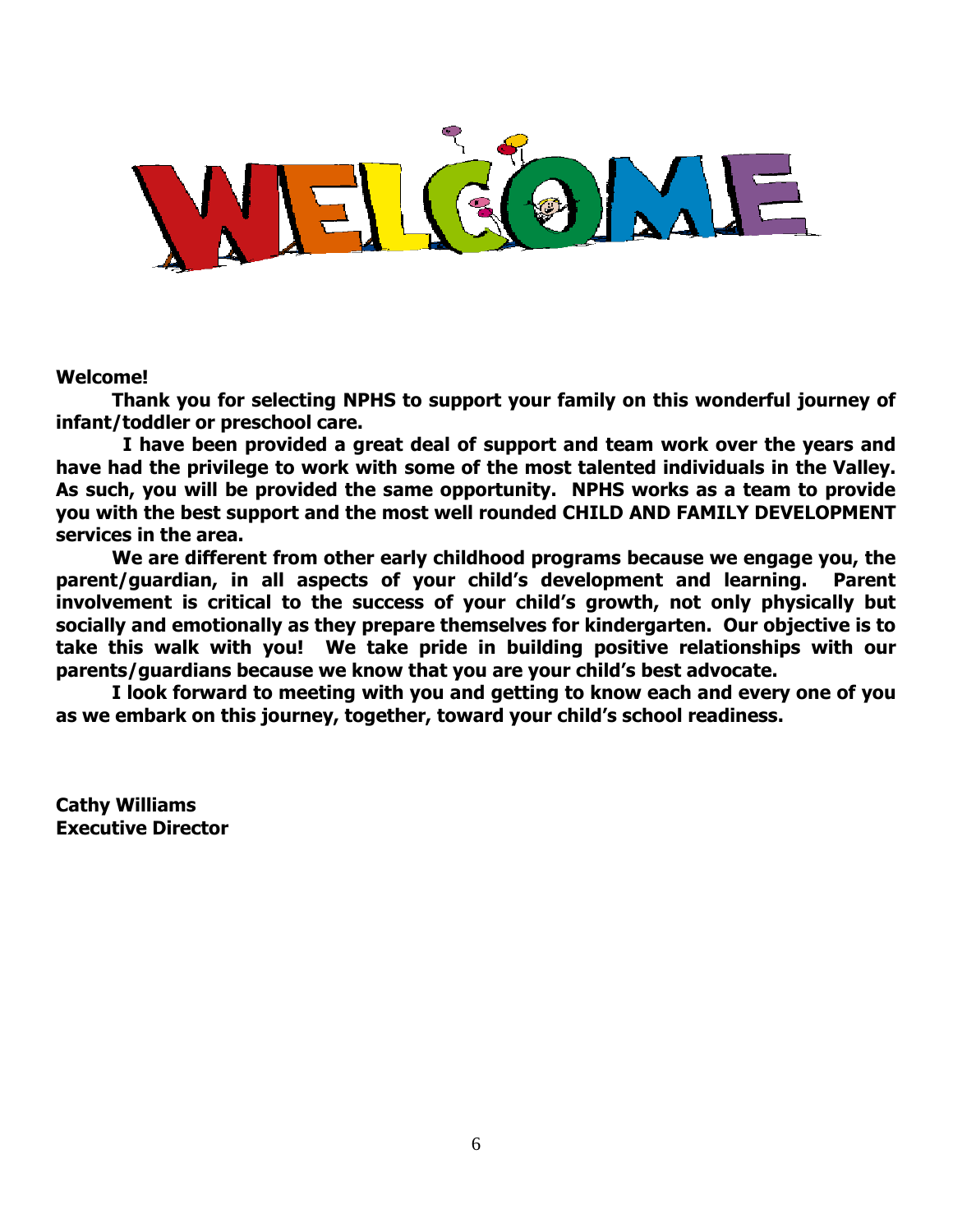

# **CONFIDENTIALITY POLICY**

This Confidentiality Policy has been adopted to assure the confidentiality and protection of individual rights to privacy for children, families, and employees of NPHS. The individual dignity of children, families, and employees shall be respected and protected at all times in accordance with the law.

Information about children, families, or employees should not be spoken of to anyone other than persons who are authorized to receive such information as specified in written plans or law. This policy extends to both internal and external disclosing. All program information shall be made available to auditing agents and other federally appointed review/evaluation personnel.

Because of the federal/state laws requiring employees to report suspected child abuse/neglect, that specific information must be reported through proper channels as outlined in the Child Abuse/Neglect Program Plan. This program will comply with the Buckley Amendment of 1974.

The Executive Director is responsible for adopting office procedures that will assure adequate protection of confidential information.



- 1. No pictures are to be taken of a child in a group or alone if there is non-consent to print.
- 2. No videos are to be taken by parents.
- 3. Administrative staff, for staff development purposes only, may take videos.
- 4. Pictures can be taken on a camera or electronic photos (cell phones) of own child.
- 5. Individual pictures belong to the parent.
- 6. Must have permission from each parent to have their child's picture taken if more than one child is in the picture.
- 7. Group pictures belong to NPHS (other than those taken as the class picture).
- 8. Teachers are to be notified in advance when parents are coming in to take pictures for celebrations.
- 9. Media can take pictures of children only with permission from parents.



• Cell phones are not permitted in the classroom while children are present. If you need to use your cell phone while volunteering in the classroom, please leave the classroom to do so.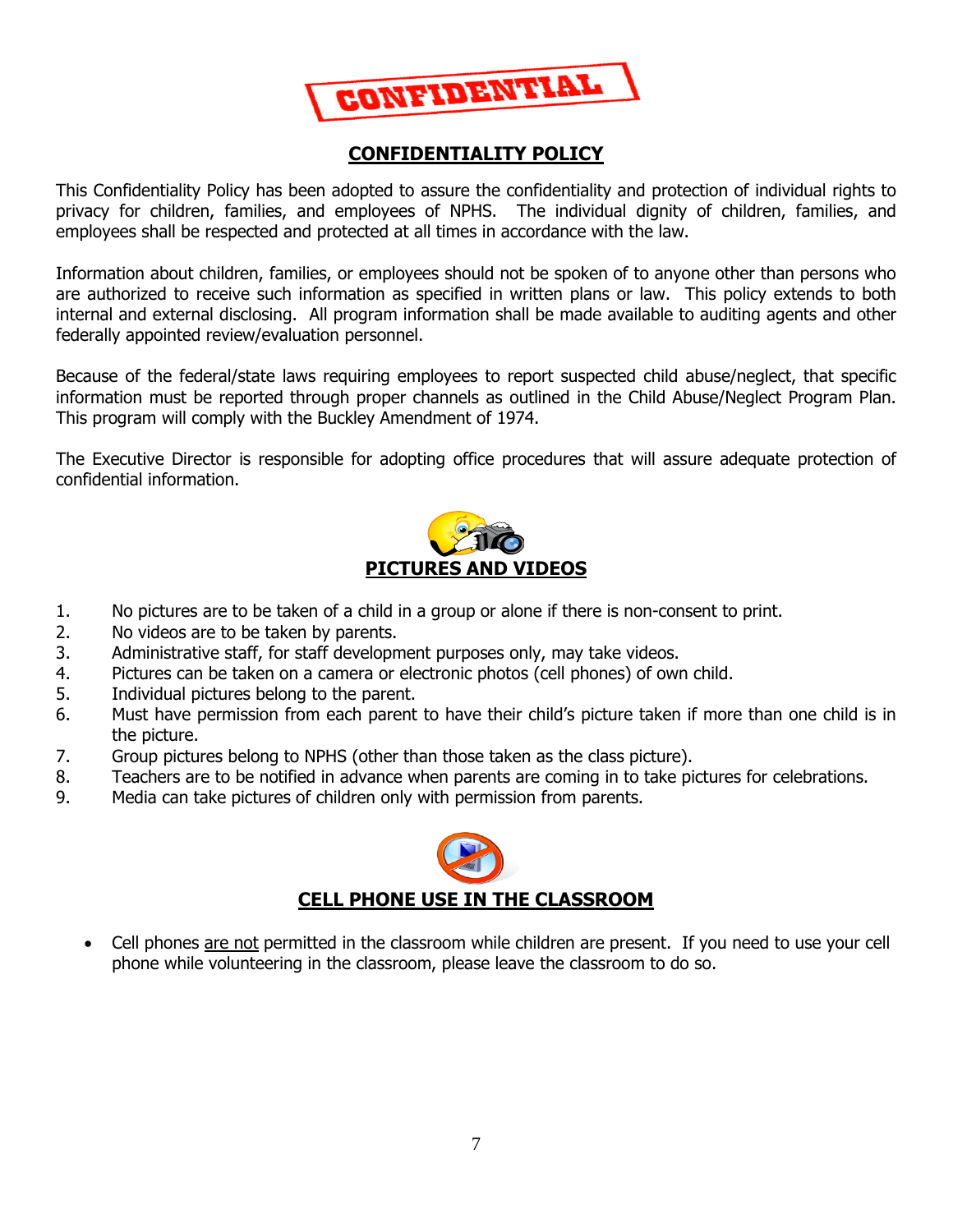

**Families and Staff ~ Partners in Education** School Readiness means that children are ready for school, families are ready to support their children's learning, and schools are ready for children.

| <b>Approaches to</b>                                                                                                                                                                                                                                                                                                                                                                                                                                                                                  | <b>Social and Emotional</b>                                                                                                                                                                                                                                                                                                                                                     | Language and                                                                                                                                                                                                                                                                                                                                                                      | Cognition                                                                                                                                                                                                                                                                                                                                                                                             | Perceptual, Motor, and                                                                                                                                                                                                                                                                                                                                                                                                                                                                                        |
|-------------------------------------------------------------------------------------------------------------------------------------------------------------------------------------------------------------------------------------------------------------------------------------------------------------------------------------------------------------------------------------------------------------------------------------------------------------------------------------------------------|---------------------------------------------------------------------------------------------------------------------------------------------------------------------------------------------------------------------------------------------------------------------------------------------------------------------------------------------------------------------------------|-----------------------------------------------------------------------------------------------------------------------------------------------------------------------------------------------------------------------------------------------------------------------------------------------------------------------------------------------------------------------------------|-------------------------------------------------------------------------------------------------------------------------------------------------------------------------------------------------------------------------------------------------------------------------------------------------------------------------------------------------------------------------------------------------------|---------------------------------------------------------------------------------------------------------------------------------------------------------------------------------------------------------------------------------------------------------------------------------------------------------------------------------------------------------------------------------------------------------------------------------------------------------------------------------------------------------------|
| Learning                                                                                                                                                                                                                                                                                                                                                                                                                                                                                              | <b>Development</b>                                                                                                                                                                                                                                                                                                                                                              | Literacy                                                                                                                                                                                                                                                                                                                                                                          |                                                                                                                                                                                                                                                                                                                                                                                                       | <b>Physical Development</b>                                                                                                                                                                                                                                                                                                                                                                                                                                                                                   |
| Creativity and                                                                                                                                                                                                                                                                                                                                                                                                                                                                                        | Confidence and Emotional                                                                                                                                                                                                                                                                                                                                                        | Communication and                                                                                                                                                                                                                                                                                                                                                                 | Math, science, and                                                                                                                                                                                                                                                                                                                                                                                    | Health and physical well-                                                                                                                                                                                                                                                                                                                                                                                                                                                                                     |
| Independence                                                                                                                                                                                                                                                                                                                                                                                                                                                                                          | regulation                                                                                                                                                                                                                                                                                                                                                                      | written words                                                                                                                                                                                                                                                                                                                                                                     | problem-solving skills                                                                                                                                                                                                                                                                                                                                                                                | being                                                                                                                                                                                                                                                                                                                                                                                                                                                                                                         |
| Show interest in<br>$\checkmark$<br>variety of<br>experiences<br>Explore<br>surroundings,<br>people, toys, and<br>objects<br>Express their<br>✓<br>imagination<br>Make choices for<br>✓<br>themselves<br>Ask questions and<br>✓<br>solve problems<br>Learn self-help skills;<br>✓<br>pick up toys, put on<br>coat, wash own<br>hands, etc.<br>Engage in<br>cooperative activities<br>and relationships<br>Show initiative,<br>$\checkmark$<br>curiosity,<br>attentiveness, and<br>persistence in play | <b>Build secure</b><br>$\checkmark$<br>relationships with<br>parents and<br>caregivers<br>✓<br>Express age-<br>appropriate<br>emotions, wants, &<br>needs<br>✓<br>Engage in<br>cooperative activities<br>and relationships<br>$\checkmark$<br>Build friendships and<br>healthy relationships<br>with others<br>Increase confidence<br>✓<br>as skills for<br>regulation increase | Learn about<br>✓<br>language and<br>communication<br>through<br>conversations,<br>songs, books, and<br>nursery rhymes<br>Learn about<br>✓<br>reading and writing<br>$\checkmark$<br>See language<br>throughout learning<br>environments<br>Understand print<br>✓<br>and drawings have<br>meaning<br>$\checkmark$<br>Each family's<br>culture and<br>language will be<br>respected | $\checkmark$<br>Use the 5 senses to<br>explore and notice<br>the environment<br>around them<br>✓<br>Learn counting,<br>sorting, comparing,<br>and patterns<br>Learn roles within<br>✓<br>classrooms and<br>communities<br>Draw and predict<br>$\checkmark$<br>conclusions about<br>the world<br>Think creatively and<br>✓<br>try new ideas<br>Be flexible in<br>✓<br>learning and solving<br>problems | $\checkmark$<br>Learn how to make<br>healthy choices<br>30-60 minutes of<br>$\checkmark$<br>physical activity<br>✓<br>Try new foods<br>through cooking<br>experiences and<br>mealtimes<br>✓<br>Keep up to date on<br>well-check, dental<br>exams.<br>immunizations,<br>hemoglobin, and<br>lead tests<br>$\checkmark$<br>Learn how to be<br>safe at home, at<br>school, and in the<br>community<br>$\checkmark$<br>Learn self-help skills;<br>brushing teeth,<br>washing hands,<br>using the restroom,<br>etc. |
|                                                                                                                                                                                                                                                                                                                                                                                                                                                                                                       |                                                                                                                                                                                                                                                                                                                                                                                 |                                                                                                                                                                                                                                                                                                                                                                                   |                                                                                                                                                                                                                                                                                                                                                                                                       |                                                                                                                                                                                                                                                                                                                                                                                                                                                                                                               |

## **CURRICULUM**

- Early Head Start Center-Base uses the **Creative Curriculum for Infants, Toddlers & Twos.** The teachers' focus is on meeting children's basic needs, fostering secure attachments and promoting social-emotional development and teacher-family partnerships.
- Early Head Start Home-Base uses **Partners for a Healthy Baby Curriculum**. The Parent Educators provide support and encouragement to new parents by recognizing their strengths and sharing information about pregnancy, parenting, and child growth and development. Services build parental confidence, reduce stress, and maximize the joys of parenting.
- Head Start Preschool Center-Base uses the **Creative Curriculum for Preschoolers**. The fundamental principles are positive interactions with and between peers, relationships with adults, and teacher-family partnerships. Children gain social emotional competence, promotion of physical wellbeing, increased language and cognition, and a physical environment that promotes the quality of learning.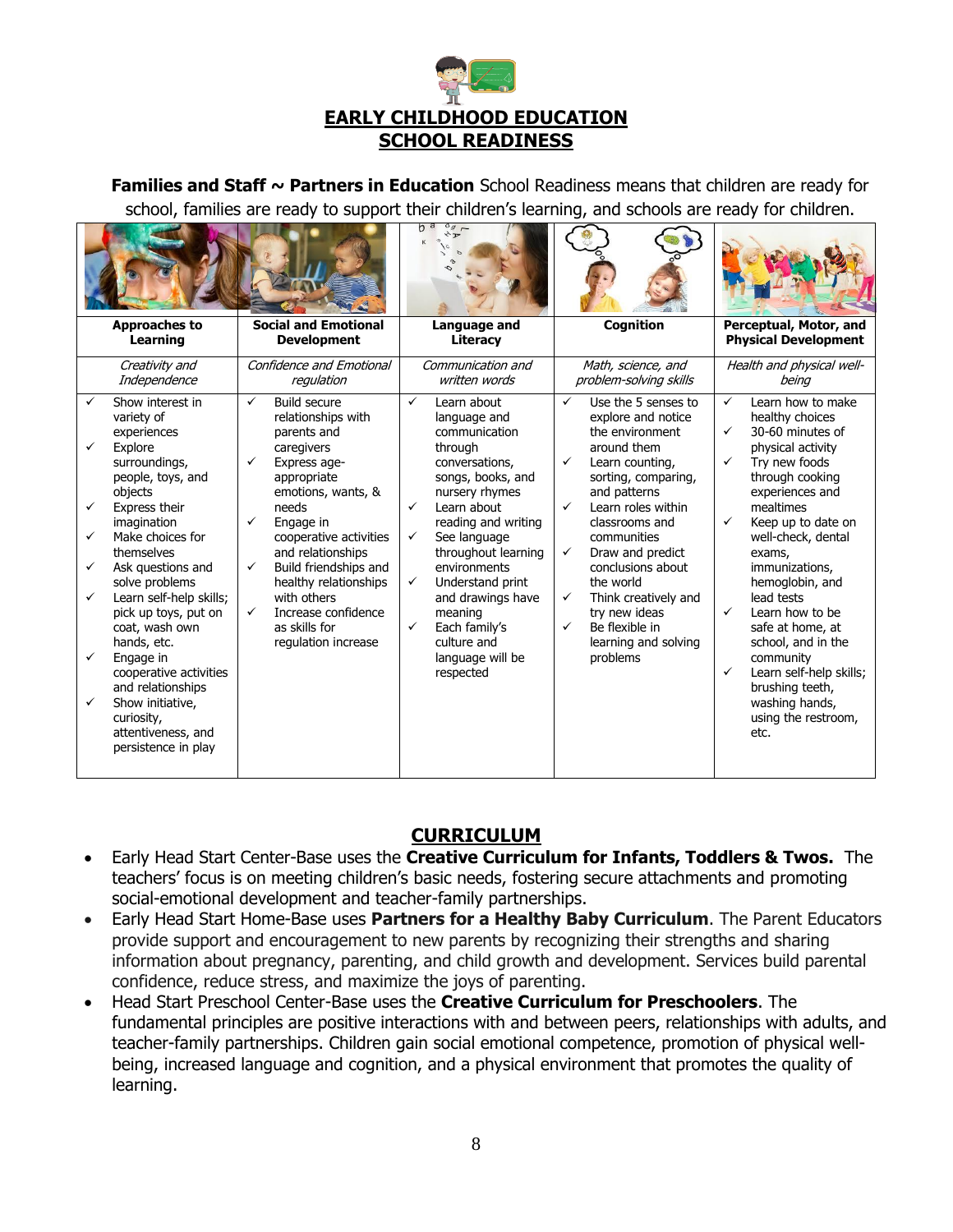# **HOME VISITS**

Early Head Start Center-Base families will receive bi-monthly home visits that includes 2 parent/teacher conferences.

Early Head Start Home-Base families will receive weekly home visits.

Head Start Center-Base families will receive 2 teacher home visits and 2 parent/teacher conferences per year; as well as at least 4 visits from the Family Resource Advocate.

# **SIBLINGS IN THE CLASSROOM**

Only 1 younger sibling at a time can accompany a volunteering parent in the classroom. Any sibling attending must meet program guidelines regarding health requirements.

# **ATTENDANCE POLICY**

One of the most important things you can do is send your child every day. Attendance is vital for your child's positive learning and development. Children will miss the one-on-one support of early intervention services when absent. Attendance builds on routine and establishes the patterns that prepare children for NPHS and Kindergarten.

Required days as per NPHS Standards:

Preschool Part Year-4 days a week: 128 Days Early Head Start 4/5 days a week: 1380 hours Preschool Part Year-5 days a week: 160 Days Early Head Start Home Base: 46 home visits Preschool Full Year-4 days a week: 1020 hours

**Centers:** Attendance is monitored on a daily basis. You will be contacted if your child is absent. Failure to send your child may result in your child being placed on a waiting list.

**Early Head Start Home-Base:** All canceled home visits must be rescheduled and made-up. Failure to keep or make-up home visits may result in your child being placed on the waiting list.

#### **\*IT IS IMPORTANT TO ARRIVE ON TIME TO THE CENTERS! FREQUENT TARDINESS CAN CAUSE YOUR CHILD TO BE PLACED BACK ON THE WAITING LIST!! \***

# **BEHAVIOR GUIDELINES & DISCIPLINE**

The following rules apply to parents, staff, volunteers or anyone who comes in contact with the children.

- Spanking, hitting, slapping, shaking, or yanking a child is never allowed.
- No one will be allowed to yell at, put down or call a child an inappropriate name.
- We do not use threats or punishments to discipline; we use conflicts as moments to teach children appropriate behaviors. We do help children learn the natural consequences of their behaviors.
- Withholding or rewarding with food or drink is not permitted.
- A positive classroom management approach will be used. Teachers focus on appropriate interactions and making connections.

If a child expresses unsafe behaviors to themselves or others and cannot be calmed, the parent may be called to come into the classroom to support their child's safety. Depending on the severity of the incident/behavior, the family may be required to attend a Family Support Committee (FSC) meeting to plan a safe classroom environment. The FSC meeting would be scheduled as soon as possible with the family to determine if a Behavior Support Plan may need to be implemented.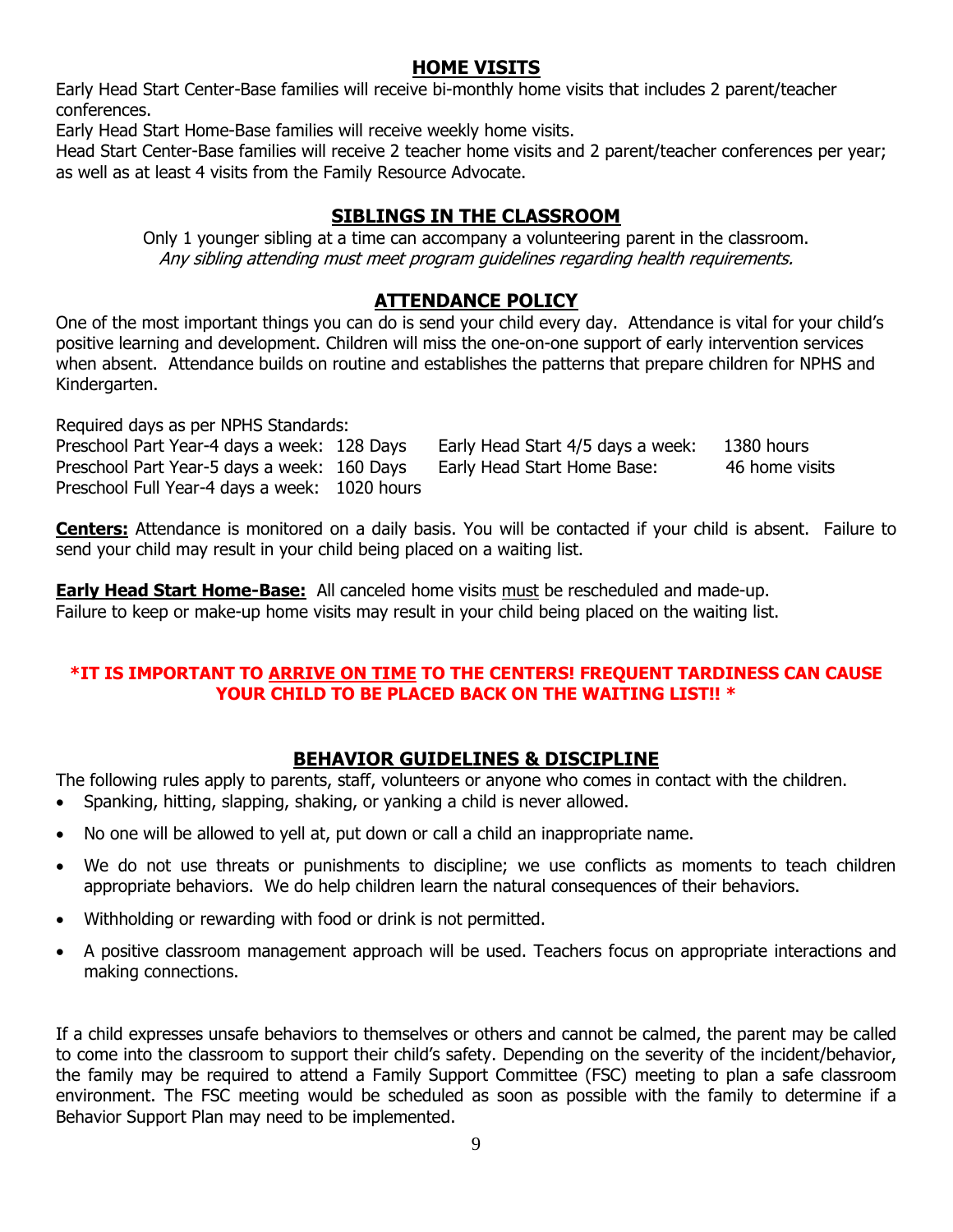

- Support and assistance is provided to each family as they transition into and from the Early Head Start/Head Start Program.
- Information is provided to families by NPHS and local school districts' staff for children and families entering Kindergarten.
- Parent meetings are scheduled to discuss the transition of children and families.



Parents have the right to access their child's records. The request must be received in writing. The agency will make every effort to respond within 5 working days. Parents have the right to question anything in the child's record that they feel is inaccurate and to receive a response from NPHS. Parents also have the right to request a parent-teacher conference at any time.



- NPHS staff works with our health professionals to review immunizations, medical and dental examinations on a regular basis. NPHS staff regularly checks with parents to find out if exams or treatments have taken place or if assistance is needed in getting them done. It is the parent's responsibility to obtain a copy of this information and submit to staff. Prior to your child's appointment, please contact staff to obtain the appropriate forms needed for these appointments.
- Health screenings such as height, weight, hearing and vision are conducted to identify any concerns. Parents receive information about the results of the screenings.
- As per NPHS Performance Standards and/or WV Child Care Licensing Regulations:
	- $\circ$  all children must have an up-to-date immunization record turned in prior to starting in the classroom (including late enrollments) and must be kept up-to-date throughout the school year. Children past due on immunizations will be in the classroom on a provisional basis. A child with a provisional enrollment must have a catch-up plan in effect, this plan must be completed within eight months or child will be placed on the wait list. Medical exclusion is the only way immunizations can be omitted.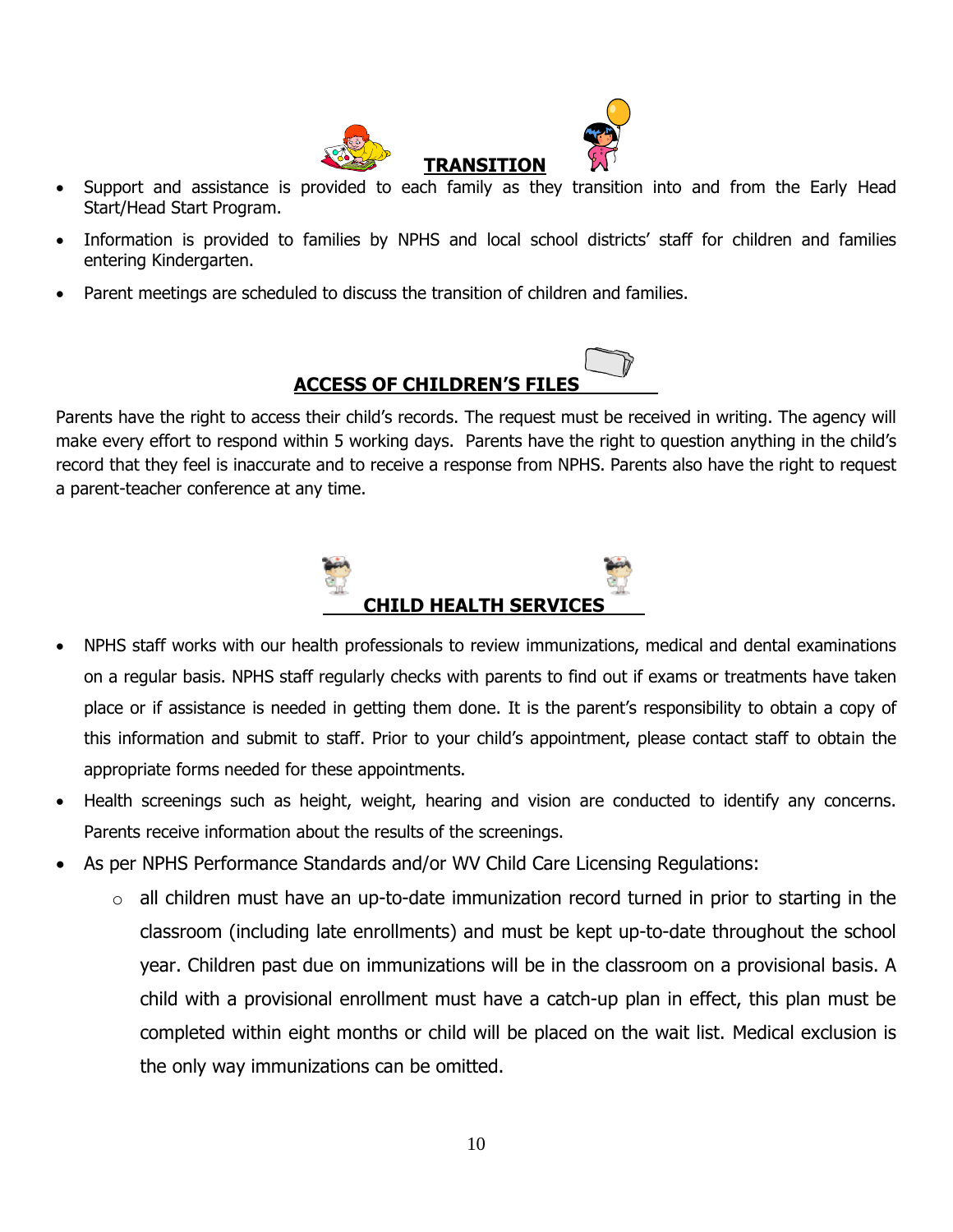- $\circ$  all children must have a current physical on file within 30 days of starting in the classroom (including late enrollments) or be placed back on the waiting list.
- o age appropriate hemoglobin and lead testing is required per EPSDT guidelines
- o dental screenings/examinations are required per EPSDT guidelines:
	- **•** dental screening during well child visits for children under the age of 3
	- current dental exam turned in within the first 90 days of class for children 3 and up
		- follow-up prophylaxis dental exams are due every 6 months
		- follow-up appointment for dental treatment are due as scheduled
	- yearly prophylaxis is encouraged for all children over 12 months with a Pediatric **Dentist**
- MEDICATION ADMINISTRATION

Prior to child receiving medication in a classroom:

1) Physician must complete a medication administration form; this will include parent and physician signature. After receiving completed form, nursing staff will complete an IHP for the child. Family then may bring medication to classroom. Medication will be in its original packaging with directions on package. Expiration date should be included on directions.

2) If medication expires medication will be returned to the family. A return medication form will be completed.



- NPHS participates in the Child and Adult Care Food Program (CACFP) and follows standards set forth by the West Virginia Office of Child Nutrition/Leap of Taste WV Child Care Nutrition Standards.
- We provide each NPHS child with a quantity of food in meals and snacks that provides up to 2/3 of the daily nutritional needs with consideration for meeting any special needs of children. All NPHS children receive breakfast, lunch and/or a snack, based on the number of hours the center operates. In the event your child is going to be absent for any of these meals, it is important to notify staff of this.
- Breakfast/Snack and Lunch Menus are posted in the centers. Copies are given to parents.
- The Head Start Nurse or Early Head Start Nurse are available during the program year to answer parent's questions, conduct home visits, or address nutrition concerns in the classroom/socialization.
- All children are monitored to determine growth progress.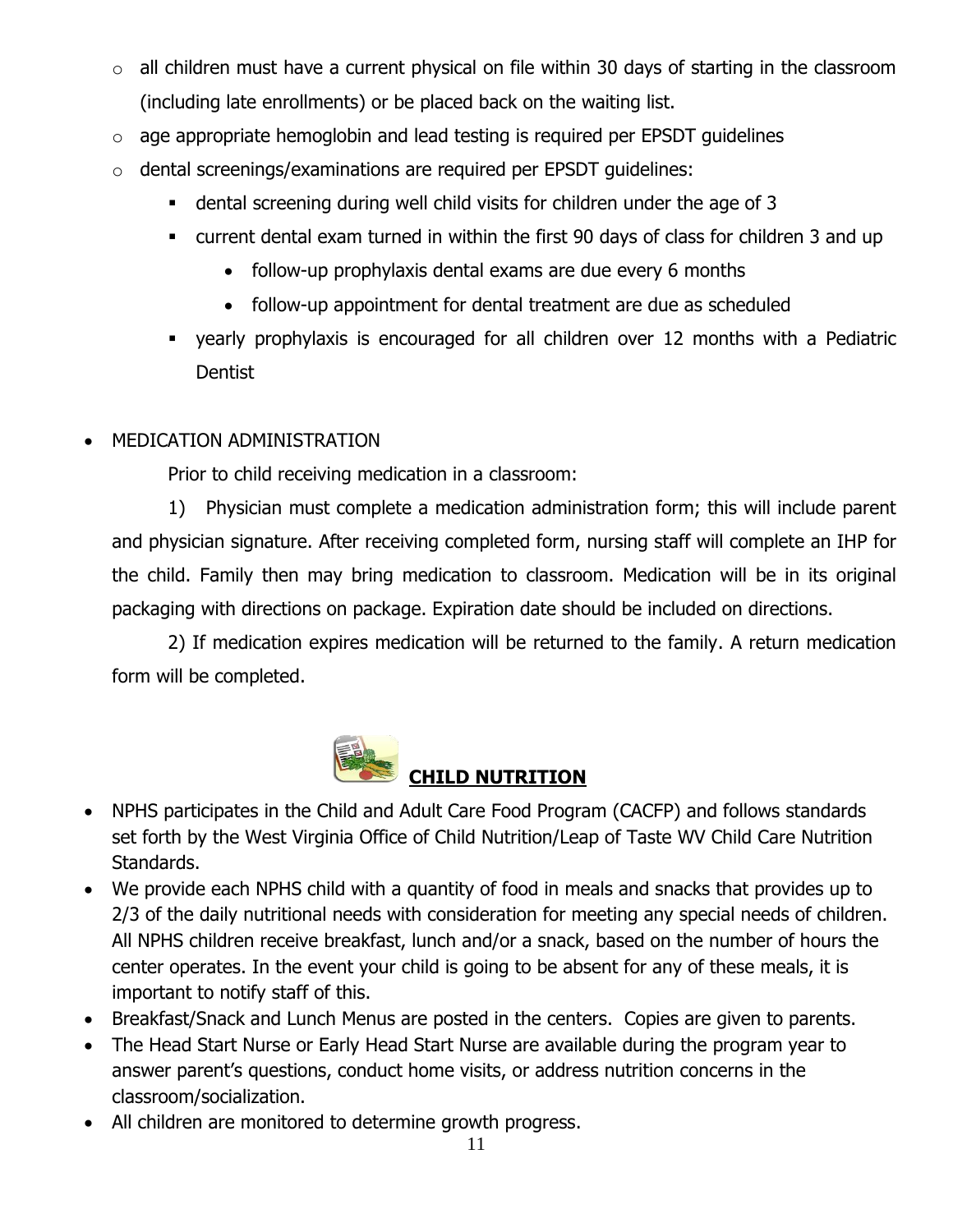- Food Handlers Cards are required by all NPHS staff and any parents/guardians and volunteers who help in the kitchen or with food preparation.
- We encourage any volunteers to be up-to-date on their own immunizations, as well.

# **NUTRITION---CIVIL RIGHTS STATEMENT**

In accordance with Federal civil rights law and U.S. Department of Agriculture (USDA) civil rights regulations and policies, the USDA, its Agencies, offices, and employees, and institutions participating in or administering USDA programs are prohibited from discriminating based on race, color, national origin, sex, disability, age, or reprisal or retaliation for prior civil rights activity in any program or activity conducted or funded by USDA.

Persons with disabilities who require alternative means of communication for program information (e.g. Braille, large print, audiotape, American Sign Language, etc.), should contact the Agency (State or local) where they applied for benefits. Individuals who are deaf, hard of hearing or have speech disabilities may contact USDA through the Federal Relay Service at (800) 877-8339. Additionally, program information may be made available in languages other than English.

To file a program complaint of discrimination, complete the [USDA Program Discrimination Complaint Form,](https://www.ocio.usda.gov/sites/default/files/docs/2012/Complain_combined_6_8_12.pdf) (AD-3027) found online at: [How to File a Complaint,](https://www.ascr.usda.gov/filing-program-discrimination-complaint-usda-customer) and at any USDA office, or write a letter addressed to USDA and provide in the letter all of the information requested in the form. To request a copy of the complaint form, call (866) 632-9992. Submit your completed form or letter to USDA by:

- 1. mail: U.S. Department of Agriculture Office of the Assistant Secretary for Civil Rights 1400 Independence Avenue, SW Washington, D.C. 20250-9410;
- 2. fax: (202) 690-7442; or
- 3. email: [program.intake@usda.gov.](mailto:program.intake@usda.gov)

This institution is an equal opportunity provider. 02/06/2020



# **HEALTH EXCLUSION FROM ACTIVITIES**

<sup>1</sup>If a child has any of the following signs of illness he/she cannot be present in the classroom and will be sent home. Your child may be required to see a doctor prior to returning.

- 1. **Temperature above 100.F (oral), 100.4 (temporal)or 99 F (under arm)** if child has had a fever, temp should be normal for 24 hours without medication before returning to site.
- 2. **Rash** with any fever, drainage, blisters or that is spreading **until seen by a doctor**.
- **Croupy** cough with fever.
- **Chills, general achiness, headache, listless and inactive (not participating in activities due to not feeling well**).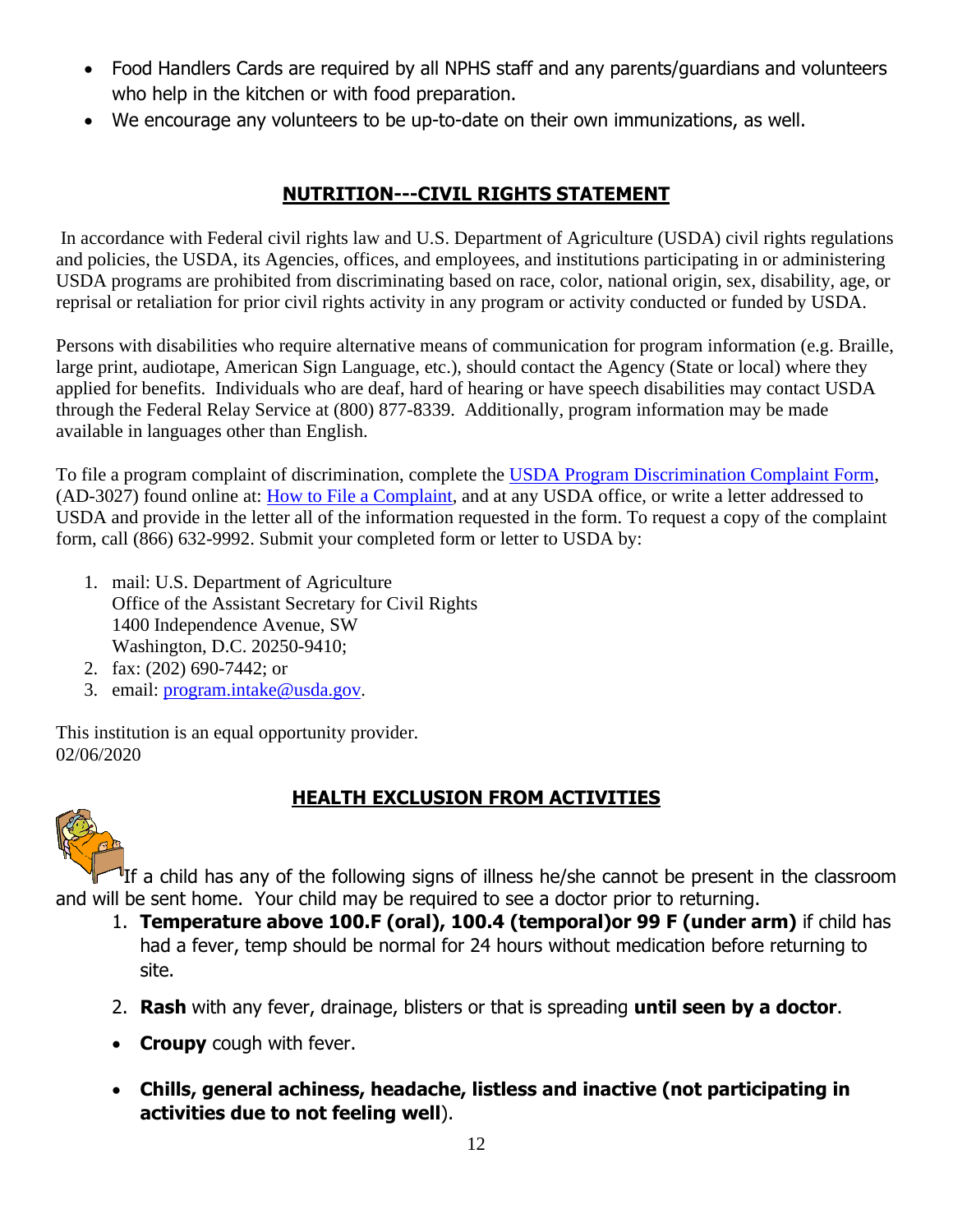- **Vomiting** at school or if the child has vomited the night before or throughout the night, child will be excluded from classroom the next day. If the child has vomited throughout the night, please keep the child home from class for twenty-four hours after the last vomiting occurrence.
- **Diarrhea** If a child has two or more occurrences in the same day, they will be sent home. Child will be diarrhea free for 24 hours before returning to class. If a child has diarrhea through the night, please keep the child home from class for twenty-four hours after the last diarrhea stool.
- **Earache**…a child complaining of earache should be sent home immediately with instructions for parent to **call the doctor**.
- **Toothache** ... any child that is in pain and cannot eat or participate in activities will be sent home with instructions for parent to **call the doctor**.
- **Lice...** Children will be sent home if a live louse is seen. Child may return to class after treatment is completed and no louse are seen. Children with nits will be included in class.

When a child is required to be seen by a doctor, the parent/guardian must provide NPHS classroom staff with a "Return to Classroom" form or slip from the physician that clearly states when the child may return to the classroom **with no restrictions**.

**Note**: Most Emergency Room visits require follow-up with pediatrician within 2-3 days of being seen.

In cases of: **Surgery**; **Hospitalization**; **Serious Illness or Injuries** (sprains, broken bones with casts, air casts, braces, stitches, staples and glue); **Dental Surgery and/or Extensive Treatments**; **Communicable Diseases** (including but not limited to scabies, ringworm, scarlet fever, fifth disease, hand-foot-mouth disease, and chicken pox) approval by the **Health/Nutrition Coordinator** (for NPHS children) and the **Early HS Nurse** (for EHS children) is required prior to returning to the classroom/socialization.

**Note: A Child cannot return to class until:** stitches or staples are removed; cast and/or splints are removed; child is no longer contagious and proper documentation from the physician is reviewed by **HS Nurse** or **Early HS Nurse.** If a parent wants a child with one of the above conditions to come to class, an adult must accompany the child and be with the child for the entire day.



• While your child is in NPHS, he/she will be learning how to understand and manage feelings, how to make a friend and be a friend, how to be part of a school family and how to solve problems with other children. The classrooms are using Conscious Discipline, a social-emotional curriculum, to design activities to help your child learn these skills.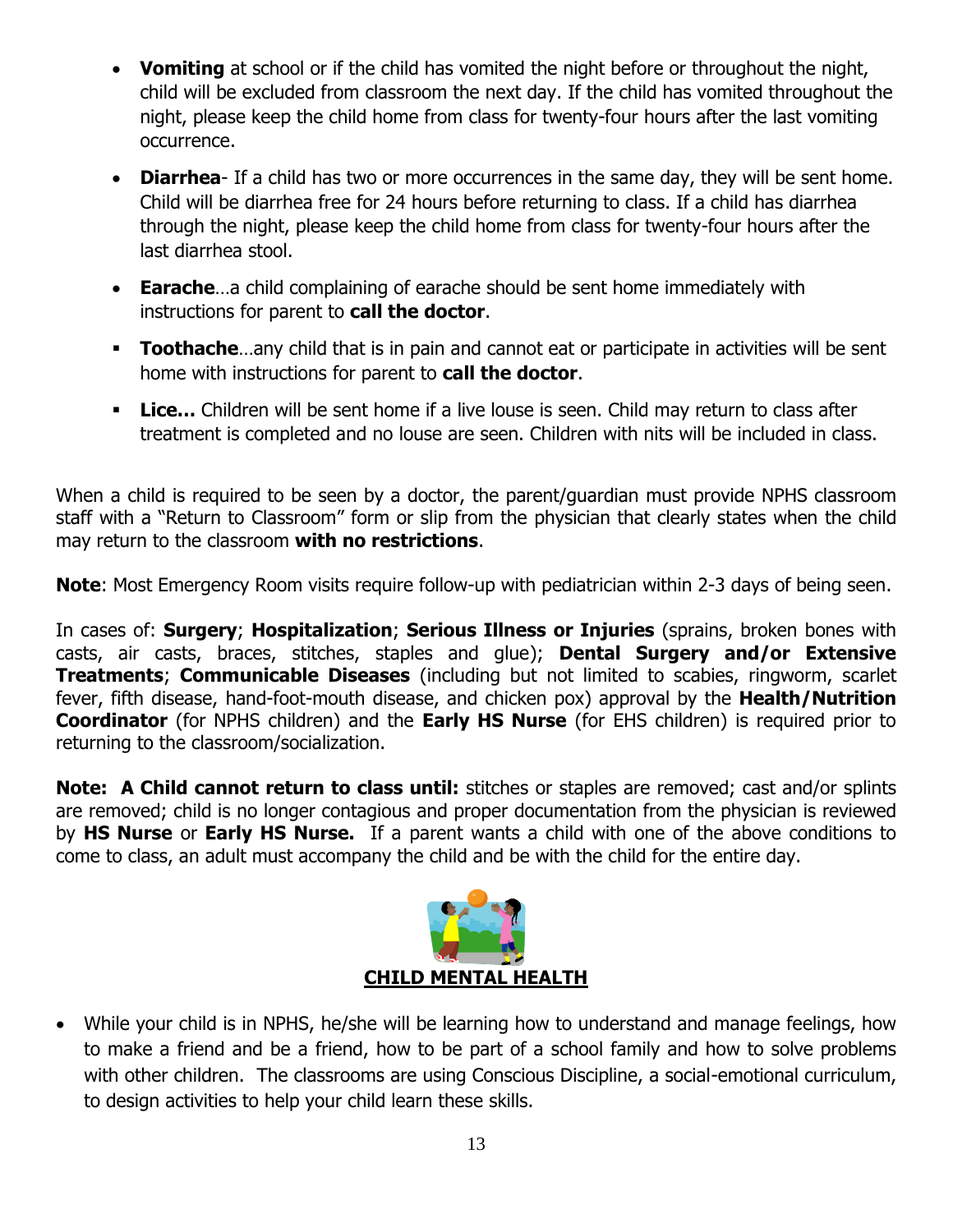- In addition to our Child Development and Disabilities Coordinator, NPHS also contracts with Mental Health professionals.
- Mental health services will be provided to NPHS through classroom consultations and individual child consultations when needed. Services can range from providing one-on-one modeling and instruction in the classroom and home settings to referring children to outside mental health agencies.
- Parents are encouraged to be involved in activities that foster positive parent-child relationships.
- Parents may receive referrals to community agencies or mental health professionals as needed or requested.

## **DISABILITIES**

- Children with disabilities make up at least 10% of those enrolled in NPHS.
- All children will be screened for developmental, social-emotional and sensory (hearing and vision) skills.
- NPHS will make a referral to the county school system or West Virginia Birth to Three to provide evaluation when a concern is established.
- If an Individualized Education Plan (IEP) or Individualized Family Service Plan (IFSP) is needed, parents and staff participate in the process together.
- Program classrooms and playgrounds are evaluated for compliance with the Americans with Disabilities Act (ADA).

## **PERMISSION TO MAKE AN EARLY EDUCATION REFERRAL**

Our teachers and parent educators are always striving to meet the needs of you and your child. There are times during our relationship that we may need to seek the advice of other early childhood specialists to help us in our assessment of your child and interpretation of assessment results. We do this to align curriculum and teaching practices in order to meet the individual needs of every child. We are all part of a team that focuses on and supports your child's development. To ensure quality services we include a Permission to Make an Early Education Referral form in the Early NPHS enrollment packet that all parents are asked to sign upon enrollment into the program. You will ALWAYS be notified at the time of referral and will be included in any future planning.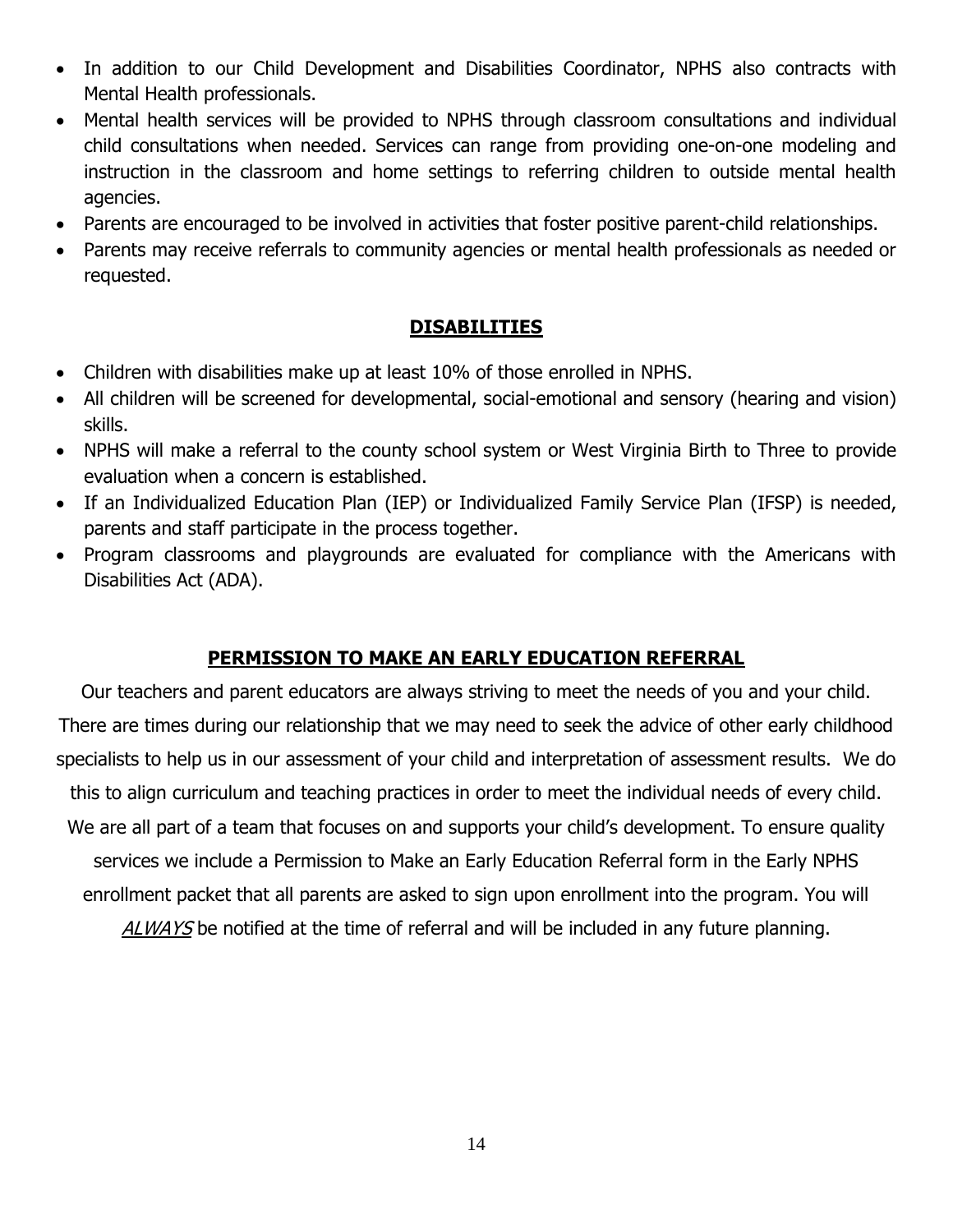

#### **TRANSPORTATION – SAFETY RULES**

Some centers provide transportation to and from school. If your center provides transportation, NPHS has specific rules that must be followed for your child to ride the school bus including:

- 1. It is the responsibility of the parent/guardian to take their children to and from the bus. Parents or guardians must sign child on and off the bus. When a child is returned home if parent or guardian is not at the specified stop, the Bus Driver or bus aid will call the emergency number listed and deliver child to that address, as long as the address of the emergency contact is on the bus route.
- 2. The child will not be released to any adult other than the parent unless the parent signs a release form. This person must be at least 18 years old and provide proof of identification. Acceptable identifications include driver's license or student id with photo. The Bus Driver will not release the child to anyone without proper identification.
- 3. Parents must contact the NPHS staff in writing or by phone to notify them of any change in picking up or discharging their child to another location.
- 4. If a child must cross the street to get on or off the bus, the parent or guardian must accompany the child. Child and parent must always cross in front of the bus, never behind the bus.

#### 5. **ALL PASSENGERS MUST WEAR SAFETY VESTS or SEAT BELTS!**

6. The bus aid will assist children on and off the bus and help children with safety vests.

## **TRANSPORTATION – GENERAL RULES**

- 1. The bus driver will be responsible for enforcing all state, and federal rules and regulations on the bus.
- 2. Bus aides will be trained following the Bus Aide/Parent Volunteer Training Checklist.
- 3. Bus will wait one (1) minute at each student pick up location if waiting does not impede traffic or could put the student and bus in danger or causing an accident.
- 4. If bus is missed, it is the responsibility of the parent/guardian to bring the child to school. The bus will not be permitted to return.
- 5. Parents are to notify NPHS if their child will not be attending class.
- 6. If a child is absent for three consecutive days, the bus will not stop at that location again until contact has been made by NPHS Staff with the family to determine when the child will be returning to class.
- 7. A child will not be transported to a center if there are obvious signs of illness. A sick child will be returned to the parent or guardian.
- 8. NPHS parents and their children will be permitted to ride the bus. Any other persons will only be permitted to ride according to NPHS Transportation Policies.

#### 9. **PLEASE REVIEW THE NPHS WINTER WEATHER POLICIES.**

\*There is to be no obscene language, food, drink, or smoking at any time on or near the bus. \*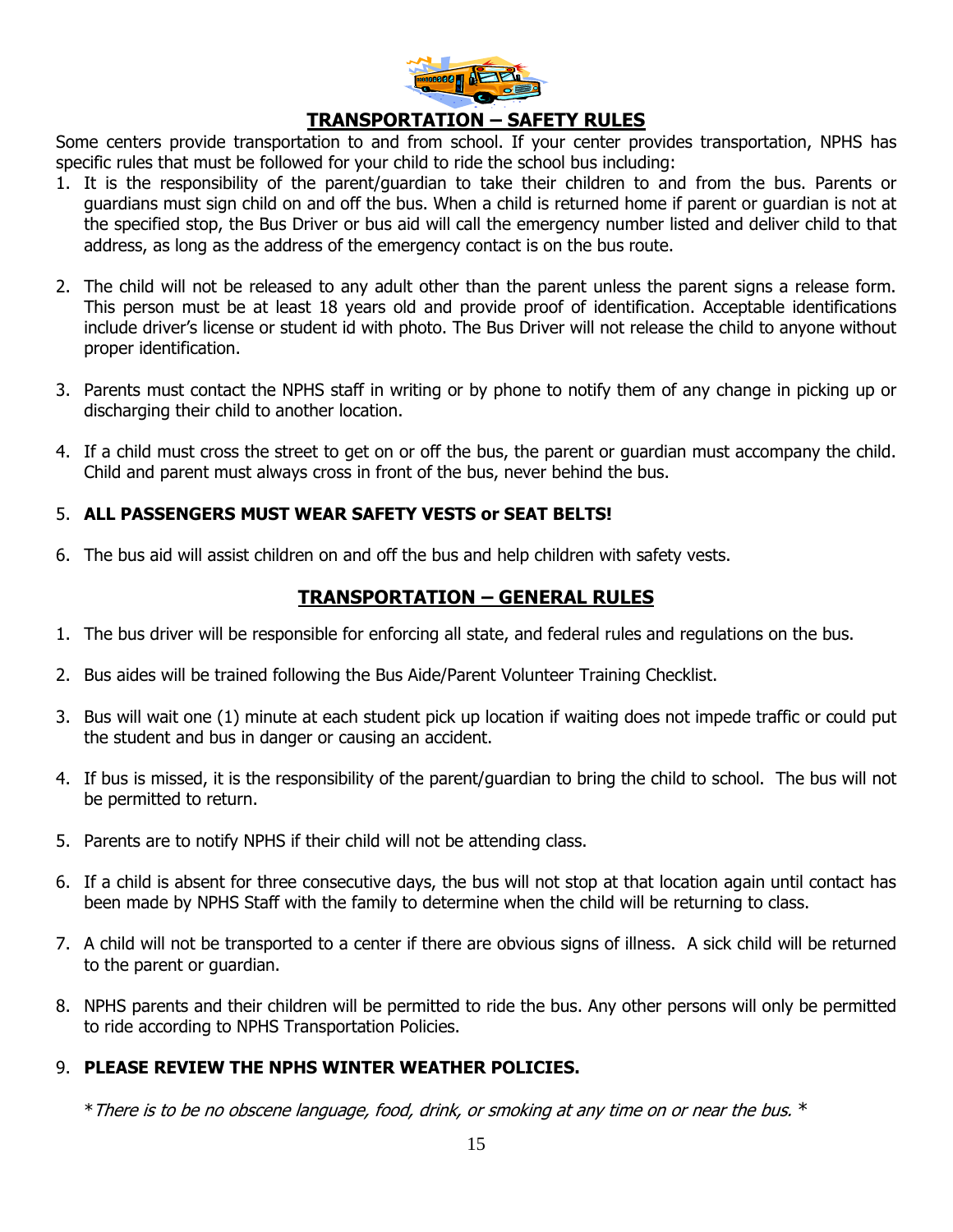# **CHILD NOT PICKED UP IN A TIMELY MANNER**

- Child returned to the center from drop-off location (due to no one to get the child off the bus.)
- Child not picked up by parent/guardian from the center.
	- 1. The bus driver makes (2) attempts to deliver the child to the drop-off and emergency contacts have been called or visited.
	- 2. The bus driver informs site staff of child's status.
	- 3. Staff on the bus contact parent/guardian on emergency contact forms; then contacts the center to inform them of the child's status.
	- 4. The bus driver and bus aide return the child to the center **IF** no contacts are made.
	- 5. Two staff will remain with the child at the center.
	- 6. The teacher contacts Central Office.
	- 7. Central Office Staff or Program Coordinator goes immediately to the site.
	- 8. Central Office Staff (or Program Coordinator, if directed) contacts the police if the child has not been picked up one (1) hour after the completion of the bus run.
	- 9. Central Office Staff/Program Coordinator informs the parent that a repeat of the situation will warrant involvement of the proper authorities.





# **INCLEMENT WEATHER**

**State of Emergency**: All center and home base services will be closed when a state of emergency has been declared due to weather. This directive will come from the Executive Director.

**Cancellations:** All Head Start centers and home base services in a county will be canceled when that county's schools are canceled prior to the start of the day. Early HS and Full Year Head Start will be open and operate on a 1-hour delay. Home Base will complete home visits depending on the weather conditions. Socializations are cancelled when the county school system is cancelled.

**Delays:** Your center staff will provide you with instructions when school delays are made in your county. Early HS and Full Year Head Start will operate on a 1-hour delay when county schools are delayed.





# **POLICY**

Due to the acknowledged health hazards, both to adults and especially to young children arising from the use of tobacco, it shall be the policy of NPHS to provide a tobacco-free environment for children, staff, volunteers, and participants. This policy covers the use of any tobacco product, any electronic cigarette vaporizer, or any synthetic tobacco/cigarette product and applies to both employees and non-employee participants of NPHS. NPHS staff and volunteers will serve as role models by not smoking in the presence of children.

**TOBACCO-FREE POLICY**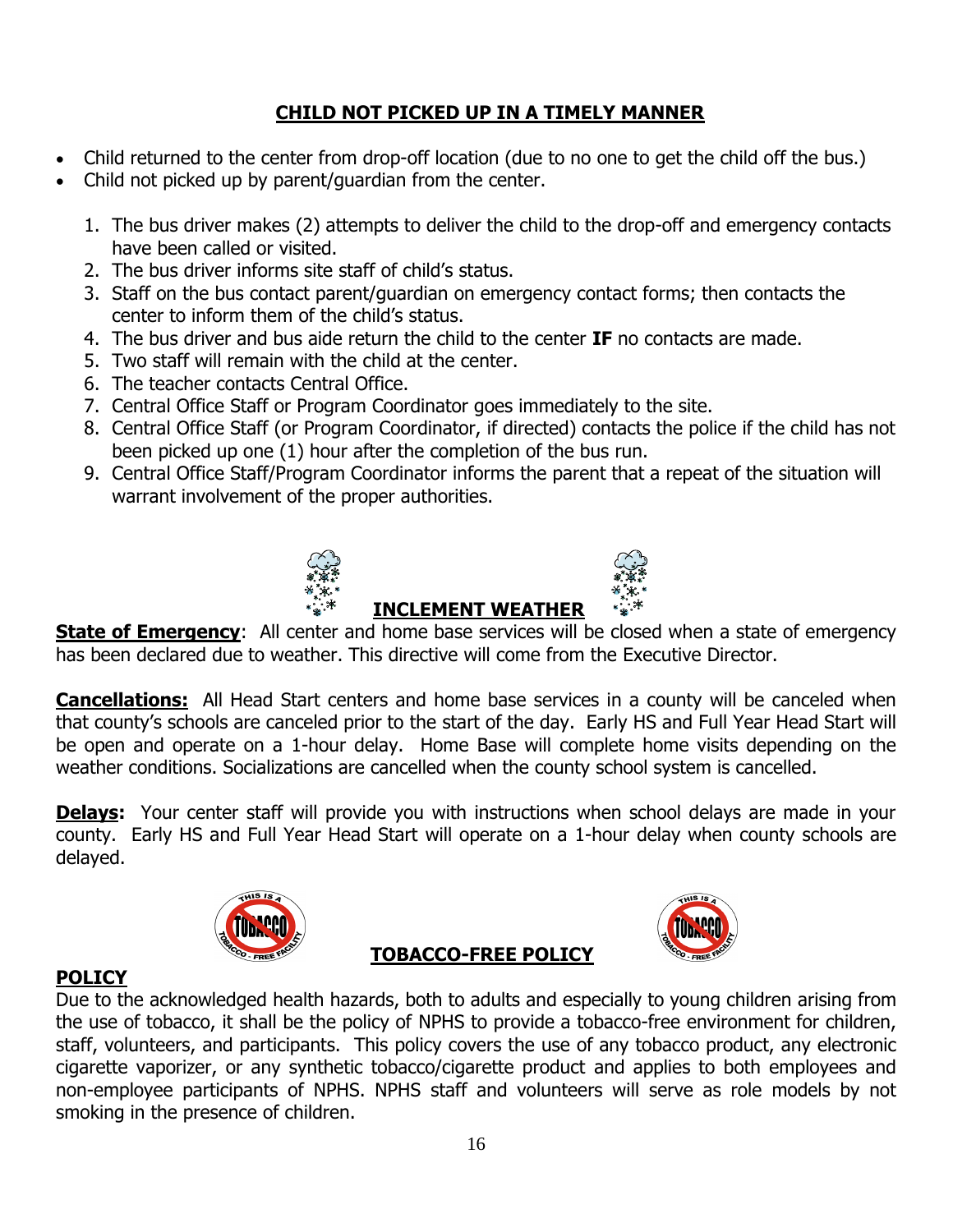## **DEFINITION:**

**Tobacco use and e-cigarettes are prohibited in any NPHS facility/location at any time.**  Designated smoking areas will be defined and posted at each NPHS location.

- All smoking trash, cigarette butts and matches, will be extinguished and disposed of in NPHS approved containers. Program supervisors will ensure periodic cleanup of the designated smoking area. If the designated smoking area is not properly maintained (for example, if cigarette butts are found on the ground) it can be eliminated at the discretion of the program director/operations.
- Tobacco use and e-cigarettes are prohibited in any NPHS vehicle at any time.
- There will be no tobacco use or e-cigarette use in personal vehicles when transporting children under 18 on NPHS authorized business.
- Tobacco use and e-cigarettes are prohibited by staff or when children are present. This includes both indoor and outdoor activities.

Since tobacco use is **prohibited by staff or volunteers when children are present**, smoking areas are closed until all buses are unloaded and children are in the classroom **AND** when all buses are loaded and children have left the centers.

#### **Staff will not use tobacco and will request that parents not use tobacco or ecigarettes during home visits. Parents will be informed of the tobacco-free request prior to the home visit.**

#### **NPHS'S tobacco-free policy shall apply to all off-site activities and functions.**

Field trips, walks, and other off-site activities will be tobacco-free to the fullest extent possible. There will be no tobacco use by staff or volunteers during off-site activities. Because of the need to maintain a high staff/child ratio during field trips, staff or volunteers **will not** leave the children for the purpose of a tobacco break.



## **FAMILY & COMMUNITY PARTNERSHIPS**

- Family Resource Advocates/Parent Educators work with community agencies to provide assistance to parents in accessing services for education, literacy, social services, parenting, health, counseling, healthy relationships, and other services.
- An individualized Family Partnership Agreement is established with each family based on the families identified goals.
- NPHS staff meet with enrolled families on a regular basis to assist the family as needed or requested.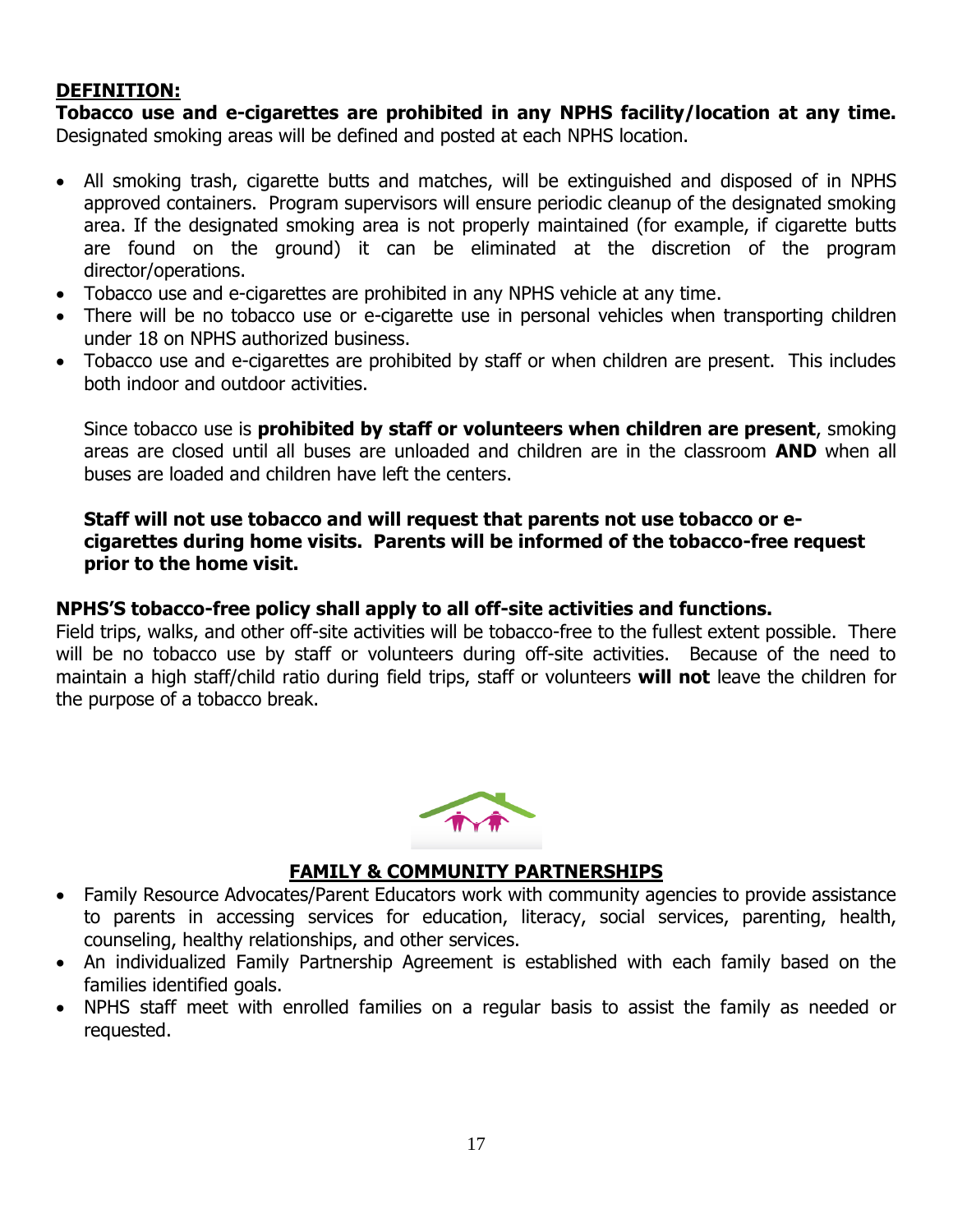# **CHILD ABUSE & NEGLECT**

All Staff of NPHS are required by law, to report any suspected child abuse or neglect. [WV Code 49- 2-803]

Child Protective Services (CPS) will be notified immediately when abuse or neglect is suspected to protect the best interests of the child.

To report suspected child abuse & neglect, please call 1-800-352-6513.





# **DRAWSTRING/NECKLACE HAZARD**

Please note that children who wear clothing with drawstrings and/or necklaces are at risk of being injured due to the possibility of these items snagging on classroom equipment.

# **SEXUAL OFFENDER POLICY**

It is NPHS's policy that no sex offender, subject to registration and listing in the West Virginia or National Sex Offender Public Registry, shall knowingly be allowed to serve in any volunteer or other capacity that would result in such person coming into any contact with the children of NPHS during the hours of operation in which NPHS Inc. has the responsibility for their care and safety.



# **FAMILY INVOLVEMENT**

Families are a core value of NPHS. We depend on the active involvement of parents to assist us in providing high quality services to children. Family involvement is the backbone of NPHS! Parents and/or guardians in NPHS have many opportunities to volunteer and participate in important decisions being made for all children enrolled, including: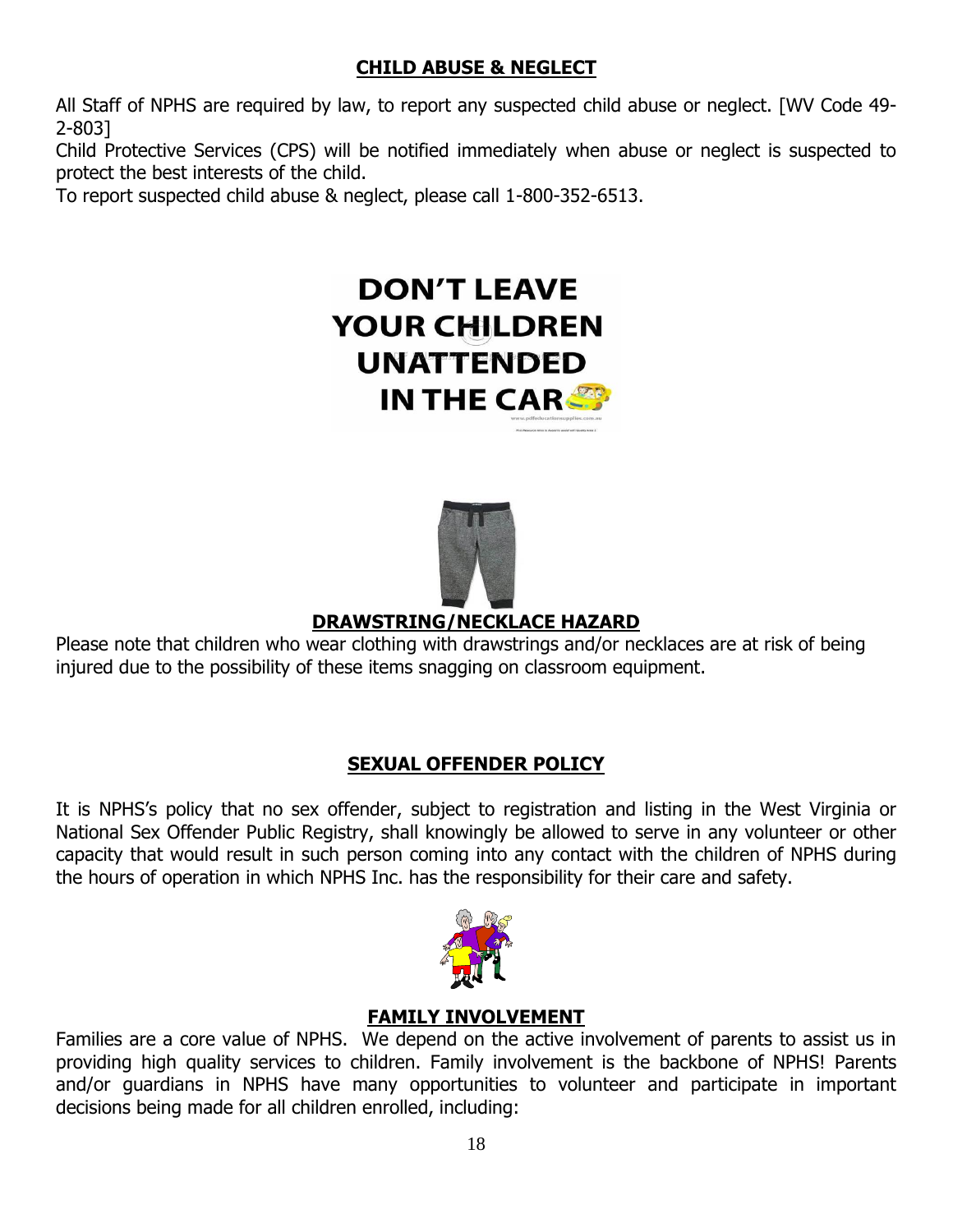**Parent Committee Meetings:** Each center conducts monthly parent meetings. Please plan to attend these informational meetings!

**Policy Council:** Policy Council is made up of at least 51% current NPHS, CCP and MIHOW parents, who have the responsibility of participating in making decisions regarding the overall operation of the program. These meetings are held monthly. Parents are also encouraged to participate on NPHS advisory committees for Health, Education and Family & Community Partnerships to enhance the services provided to children. Policy Council meetings are cancelled when 3 out of the 5 counties that NPHS serves (Hancock, Brooke, Ohio, Marshall, Wetzel) are cancelled.

**Family Activity Nights:** A county wide event held 3 times per year. Family Activity Night (FAN) is a family evening event that includes a nutritious meal, activities for the family, and trainings for the parents.

**Field Trips:** We encourage parents to assist in planning and attending class field trips. This planning occurs during the monthly parent committee meetings.

**Volunteering Opportunities:** You can volunteer in the classroom and even do volunteer activities at home. Please ask your teacher about completing a Volunteer packet!

**Seasonal Celebrations:** Classroom celebrations are held throughout the year and the focus of the celebration is on the season, not an individual holiday. This is to ensure that all children and families participate and enjoy planned activities. Please contact the staff in regards to food guidelines/parent donations.

**Father/Male Involvement:** We invite and encourage fathers and father figures to participate in all aspects of the program. Studies show that having positive father figures in the lives of children increase the success of children later in life. We encourage married, single, co-habiting, and shared custody father/father figures to get involved.

**Parent Appreciation Banquet:** During the month of May, all counties will hold a Parent Appreciation Banquet. This celebration is only for adults and is a celebration of the parents/guardians of enrolled children.

# **PARENT TRAINING OPPORTUNITIES**

All parents are welcome to attend any training held by Northern Panhandle Head Start, Inc. Check with your Teacher, FRA and/or PE for applicable dates and trainings.

NPHS offers Parenting classes. The parenting curriculum is offered during home visits and parent meetings.

Northern Panhandle offers training programs in the following areas:

CDL classes to become a certified School Bus Driver

CDA classes to become a Teacher Assistant, Parent Educator, or Infant Toddler Teacher Training programs to become an Early Head Start Teacher or Early Head Start Parent Educator

If you are interested in any of the above trainings call 302-233-3290 and ask for the HR Assistant.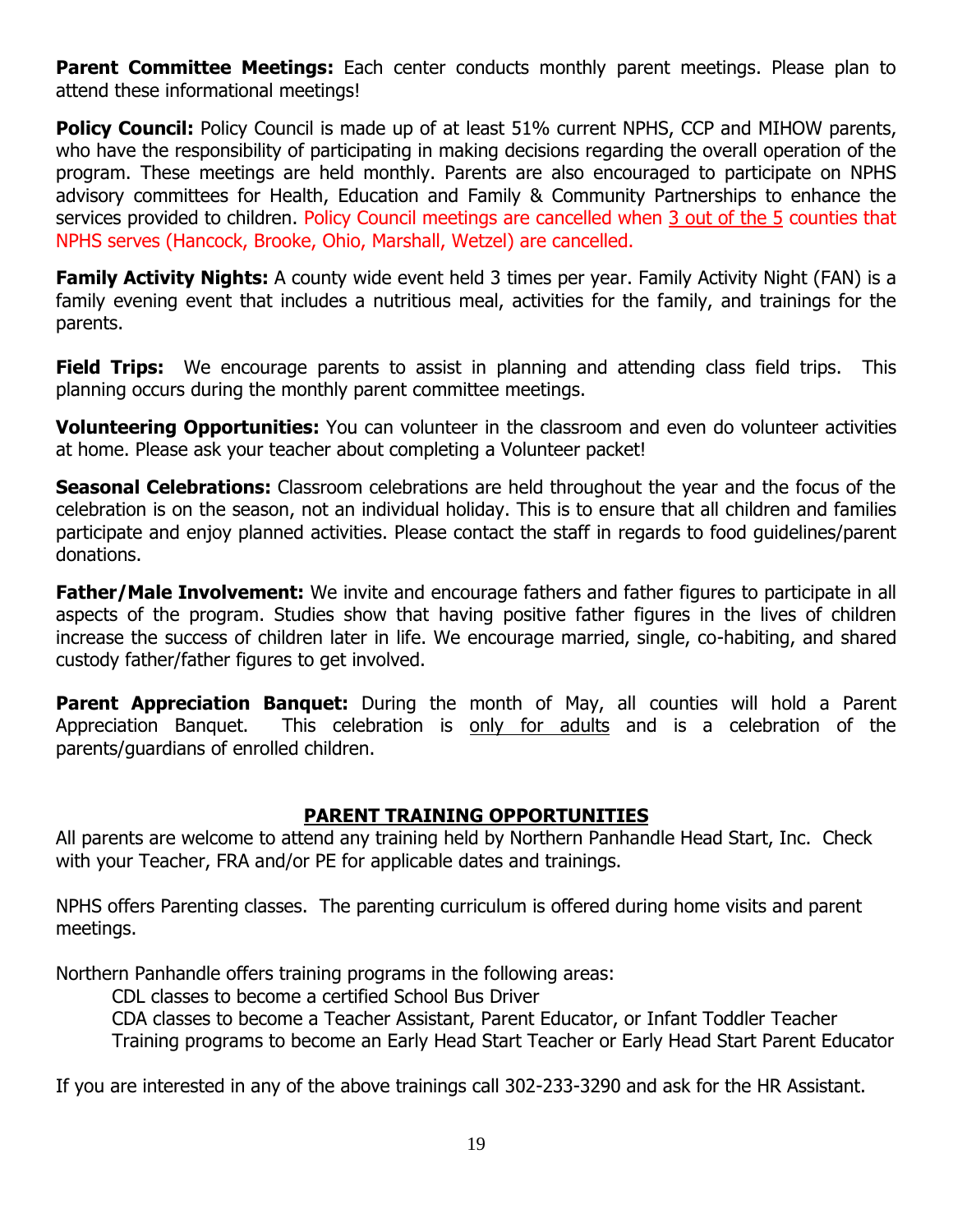

# **PARENT BUCKS**

Parent Buck Incentive Plan Guidelines:

Items will start at \$1.00 and go up depending on the item. Parents will receive the indicated amount of bucks when an activity is completed. The parent can redeem their bucks by letting the NPHS staff know which item(s) they would like to purchase. Bucks can be saved for more expensive items. All bucks must be redeemed by June 30th of each program year.

# **PARENT/STAFF AGREEMENT**

#### **As A Parent I Agree To:**

冊 Produce all information relevant to my child's enrollment or continued enrollment such as; hemoglobin, lead screening, updated immunization record, physical and dental.

 $\overline{d}$ Utilize community resources to meet the goals I set for myself and/or my family.

Æ Be available for visits scheduled at my convenience with the Family Resource Advocate (FRA), Parent Educator (PE), or Teacher. I will notify the Teacher, Parent Educator or Family Resource Advocate when it is necessary to cancel a scheduled visit.

A If my child is enrolled in a center based classroom I will consistently send my child to school when he/she is not sick. I understand that if there are continual unexcused absences, my child may be withdrawn from the program. I will notify the Teacher or, FRA when it is necessary for my child to be absent.

A Attend all meetings necessary to develop an IEP/IFSP if my child has special needs.

A Keep all scheduled appointments with community agencies, or contact the proper agency to reschedule the appointment if I cannot keep the original scheduled appointment.

Æ I realize that if my situation changes I will re-evaluate my goals to promote on-going self and/or family improvement.

A I realize that information pertaining to enrolled Head Start families is confidential and I will maintain confidentiality.

#### **Head Start Staff Agrees To:**

Æ I will maintain confidentiality pertaining to all enrolled Head Start families.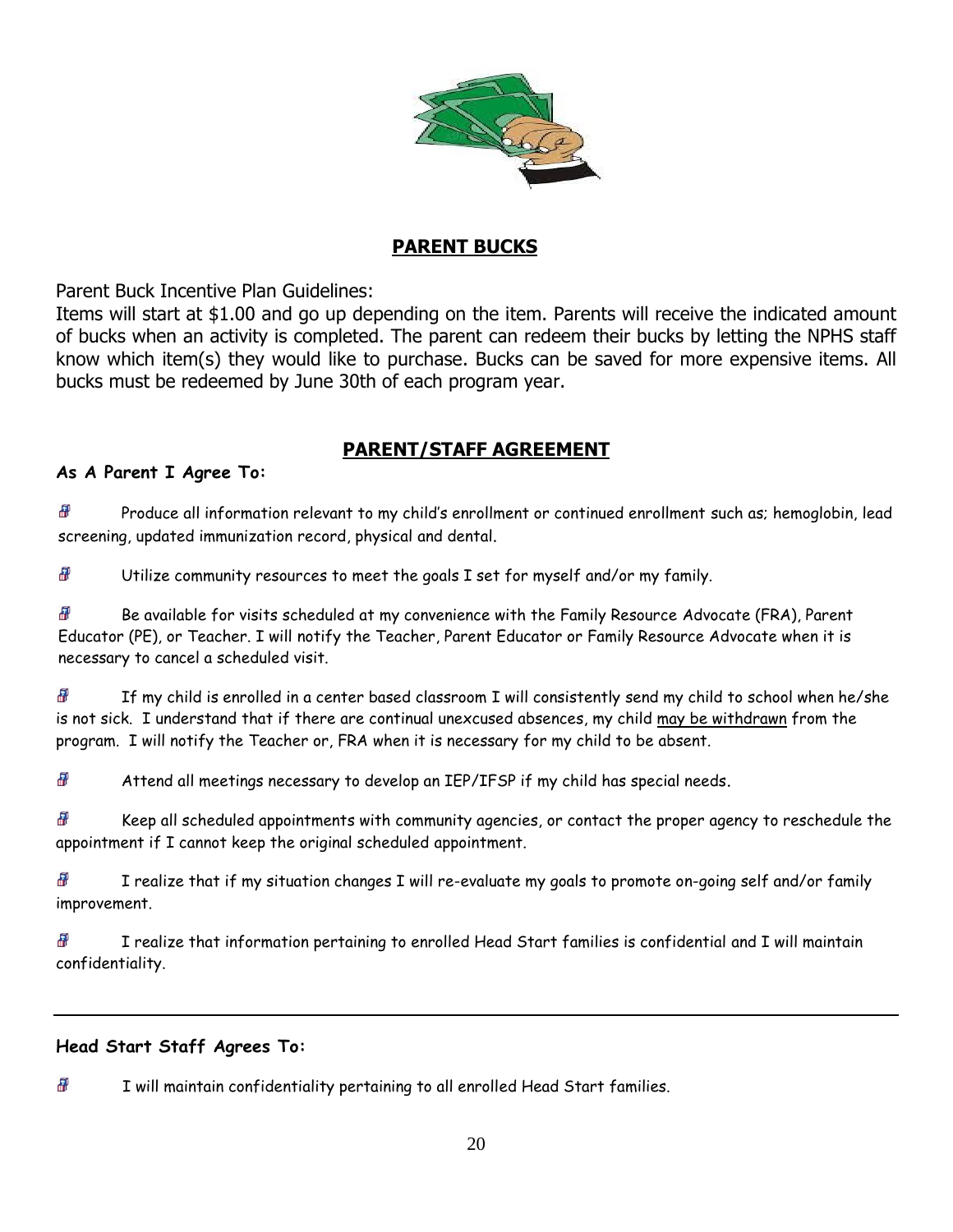- Ð Treat every family fairly and honor their cultural background.
- Ð Work together with the parents/caregivers to identify the family's strengths and challenges.
- Ð Consider the needs of family members with disabilities when planning activities.
- A Advocate and assist the family in obtaining needed/required/requested services.
- $\mathbf{F}$ Provide current community resource information.

8 Work collaboratively with community agencies to gain access to services and resources on behalf of the family.

Ð Schedule visits and other activities to meet the family's needs/schedule.

# **PARENT CONCERN PROCEDURE**

A concern related to staff and/or program policies will be dealt with in the following manner:

- Concerns regarding issues of the NPHS Program will be handled beginning at the center level. Concerns should be discussed between Teacher and/or the Family Resource Advocate and parent. If the concern is not resolved, then the Teacher and/or Family Resource Advocate/Parent Educator will meet with the Area Coordinator/Early HS Coordinator in an effort to find a solution. The concern needs to be resolved within three (3) days of being discussed.
- If the concern remains unresolved, or if the parent is uncomfortable discussing the concern with the staff at the center level, the parent may submit the concern, in writing, to the Family & Community Partnerships Manager, who will make an effort to resolve the situation within three (3) days after receiving notification of concern. An investigation will be completed. A meeting will convene between the appropriate staff, supervisors, and Family & Community Partnerships Manager to discuss the issue. If applicable, parents may be invited to attend.
- If the parent is not satisfied with the team's solution, then he/she may put in writing the concern to the Executive Director.
- The Executive Director may choose to meet with the appropriate Policy Council Committee if there is a need to review a policy. The Executive Director will consider Policy Council Committee input and make a decision. At this point, the resolution reached will be final.
- If the Executive Director is involved with conflict resolution, a written reply from the Executive Director clarifying the resolution will be sent directly to the parent and a copy to the appropriate staff within one (1) week of the final decision.
- All concerns must be submitted in writing with appropriate signature and date. All issues will be dealt with in a timely manner (30 days maximum). All documented concerns must be forwarded to the Family & Community Partnerships Manager in all cases.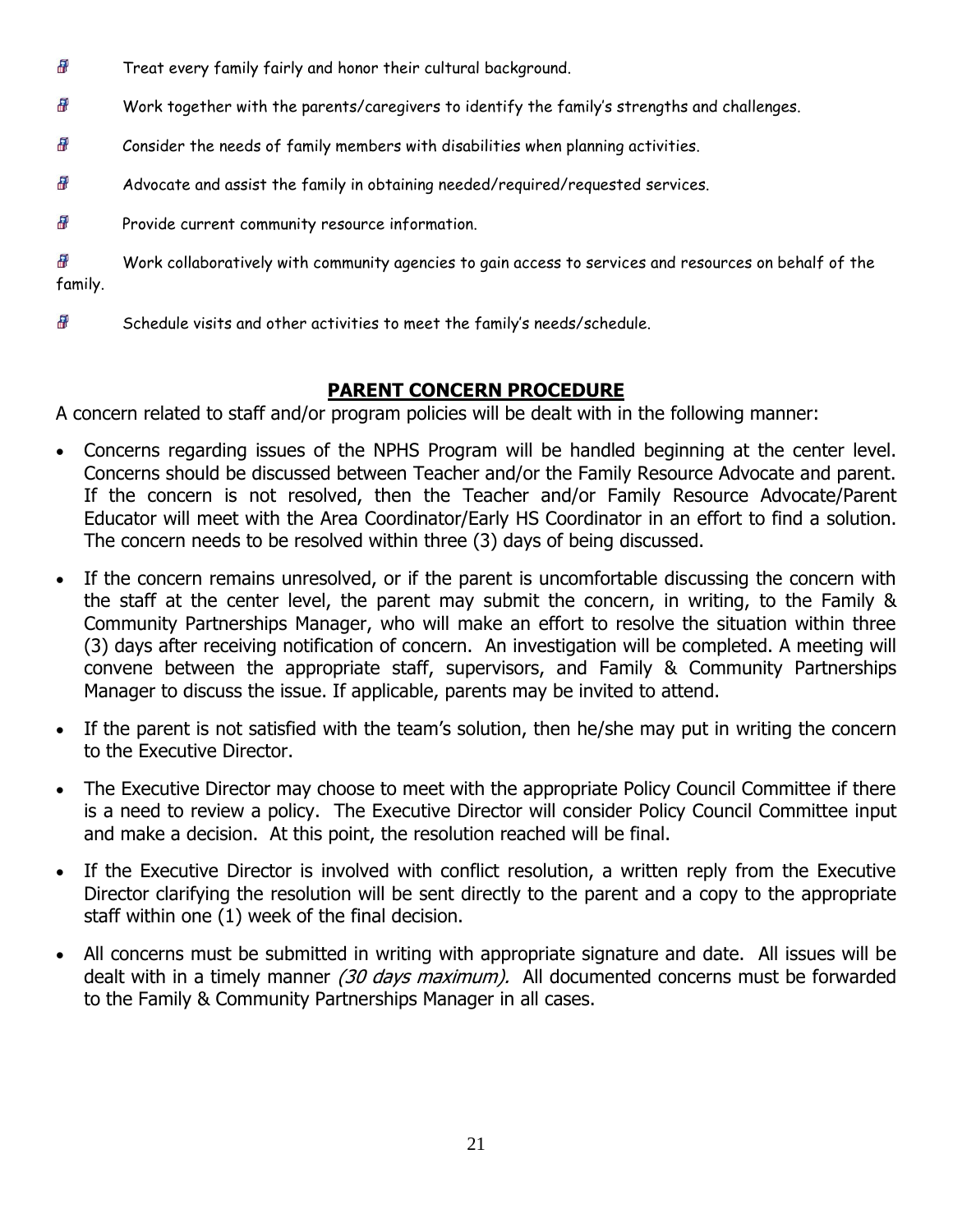#### **TEMPORARY RELOCATION SITES**

In the event of an emergency or disaster when children would need to evacuate the building, they would be moved to a temporary relocation site. See chart for information about your center. \*For those centers not listed – follow public school procedure for relocation.

| <b>Center/Site</b>                        | <b>Address and Phone</b>          | <b>Temporary Relocation Site</b> | <b>Relocation</b>           |
|-------------------------------------------|-----------------------------------|----------------------------------|-----------------------------|
|                                           |                                   |                                  | <b>Address and Phone</b>    |
| Newell Pre-k                              | 131 Glendale Road                 | Nazarene Church                  | 133 Glendale Rd.            |
|                                           | Newell, WV 26050                  |                                  | Newell, WV 26050            |
|                                           | Phone: 304-387-1650               |                                  | Phone: 304-387-0553         |
| Pipinos NPHS Center                       | 275 Cross Street                  | <b>Hancock County Sheltered</b>  | 1100 Pennsylvania Ave.      |
| &                                         | Weirton, WV 26062                 | Workshop                         | Weirton, WV 26062           |
| Pipinos Early Head Start Home Base        | Phone: 304-797-0281               |                                  | Phone: 304-748-2370         |
| Brooke 3                                  | 402 Commerce Street               | Salvation Army                   | 401 Commerce Street         |
| &                                         | Wellsburg, WV 26070               |                                  | Wellsburg, WV 26070         |
| Building Blocks 1 & 2                     | Phone: 304-737-1338               |                                  | Phone: 304-737-0071         |
| Orchard Park NPHS Center                  | 1 Orchard Road                    | Wheeling Country Day School      | 8 Park Road                 |
| &                                         | Wheeling, WV 26003                |                                  | Wheeling, WV 26003          |
| Orchard Park Early Head Start             | Phone: 304-233-3290               |                                  | Phone: 304-232-2430         |
| North Park NPHS Center                    | 94 Finch Avenue                   | North Park Apartments            | 2 Eagle Avenue              |
| &                                         | Wheeling, WV 26003                |                                  | Wheeling, WV 26003          |
| Ohio County Early Head Start Home Base    | Phone: 304-232-4590               |                                  | Phone: 304-232-2880         |
| <b>Ritchie Pre-k</b>                      | 3700 Wood Street                  | St. Paul's Church                | 3741 Wood Street            |
|                                           | Wheeling, WV 26003                |                                  | Wheeling, WV 26003          |
|                                           | Phone: 304-232-3101               |                                  | Phone: 304-232-3915         |
| Building Blocks 3 & 4                     | 13 <sup>th</sup> & High Street    | Kubeck Room                      | 2200 Marshall Street        |
| &                                         | Benwood, WV 26031                 |                                  | Benwood, WV 26031           |
| Marshall County Early Head Start Home     | Phone: 304-233-1724               |                                  | Phone: 304-233-0830         |
| Base                                      |                                   |                                  |                             |
| Center McMechen Pre-k                     | 8 <sup>th</sup> & Marshall Street | McMechen Community Center        | 911 Marshall Street         |
|                                           | McMechen, WV 26040                |                                  | McMechen, WV 26040          |
|                                           | Phone: 304-230-1182               |                                  | Phone: 304-232-0603         |
| <b>Stepping Stones Learning Center</b>    | 73 Barn Drive                     | Moundsville Baptist Church       | 1911 4th Street             |
|                                           | Moundsville, WV 26041             |                                  | Moundsville, WV 26041       |
|                                           | Phone: 304-810-0642               |                                  | Phone: 304-845-5316         |
| <b>Creative Learning Center</b>           | 2200 4th Street                   | Moundsville Baptist Church       | 1911 4 <sup>th</sup> Street |
| &                                         | Moundsville, WV 26041             |                                  | Moundsville, WV 26041       |
| Creative Learning Center Early Head Start | Phone: 304-843-1093               |                                  | Phone: 304-845-5316         |
| Washington Lands Pre-k                    | 116 School Road                   | Swierkos                         | 316 School Road             |
|                                           | Moundsville, WV 26041             |                                  | Moundsville, WV 26041       |
|                                           | Phone: 304-845-5558               |                                  | Phone: 304-845-7565         |
| Cameron Pre-k                             | 12 Church Street                  | Church of Christ                 | 2 Church Street             |
|                                           | Cameron, WV 26033                 |                                  | Cameron, WV 26033           |
|                                           | Phone: 304-686-2376               |                                  | Phone: 304-686-2264         |
| Magnolia Head Start Center                | 601 Maple Avenue                  | First Christian Church           | 521 Maple Avenue            |
|                                           | New Martinsville, WV 26155        |                                  | New Martinsville, WV 26155  |
|                                           | Phone: 304-455-1990               |                                  | Phone: 304-455-4460         |
| <b>MELC</b> at Shortline                  | 9817 Shortline Highway            | Robert C Byrd Center             | 992 North Fork Road         |
|                                           | Pine Grove, WV 26419              |                                  | Pine Grove, WV 26419        |
|                                           | Phone: 304-386-4115               |                                  | Phone: 304-889-3351         |
| Martyn Early Learning Center              | 163 Greenwood Road                | Jacksonburg Pit Stop             | 20961 Shortline Highway     |
|                                           | Jacksonburg, WV 26377             |                                  | Jacksonburg, WV 26377       |
|                                           | Phone: 304-889-3509               |                                  | Phone: 304-889-2505         |
| <b>Building Blocks 5</b>                  | 163 Greenwood Road                | Jacksonburg Pit Stop             | 20961 Shortline Highway     |
|                                           | Jacksonburg, WV 26377             |                                  | Jacksonburg, WV 26377       |
|                                           | Phone: 304-889-3509               |                                  | Phone: 304-889-2505         |
|                                           |                                   |                                  |                             |

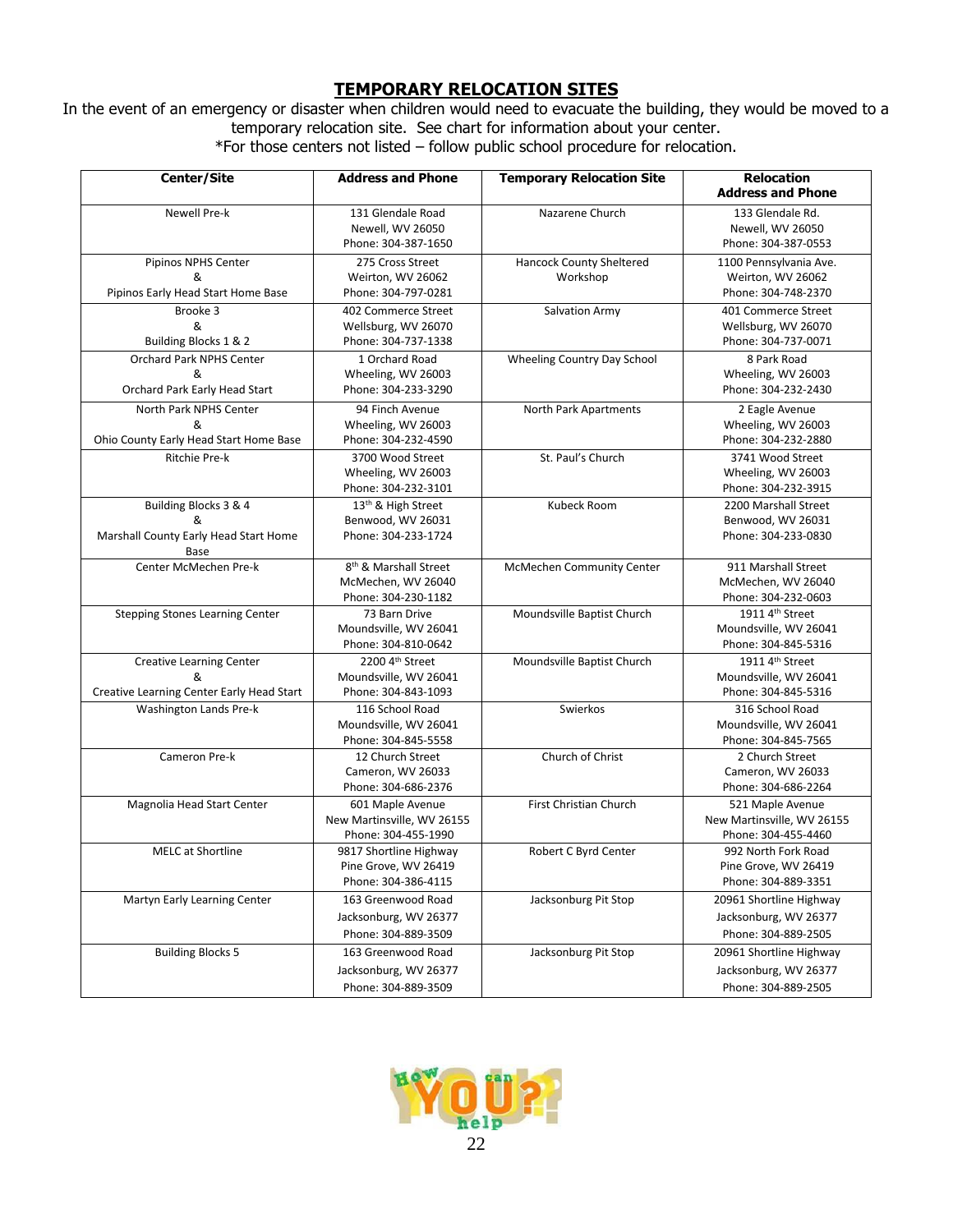# **IN-KIND CONTRIBUTIONS**

NPHS is a direct grantee of the Federal Government. We must match every dollar that the government gives us with \$.20

Because **YOU** volunteer your time in the classroom, at home, and during field trips, we can count your time and hours toward our match! VOLUNTEER TODAY!

NPHS ENCOURAGES YOU TO PARTICIPATE IN THE INTERVIEW OF POTENTIAL EMPLOYEES PROCESS! FOR MORE INFORMATION, PLEASE CALL THE HR ASSISTANT AT (304)233-3290.



# **TELL A FRIEND**

We rely on satisfied parents like you to spread the word on the great things NPHS has done to help your child and your family.

NPHS has many classrooms throughout the Northern Panhandle that is available to serve your friends and family with children from 0-5 years of age and pre-natal women.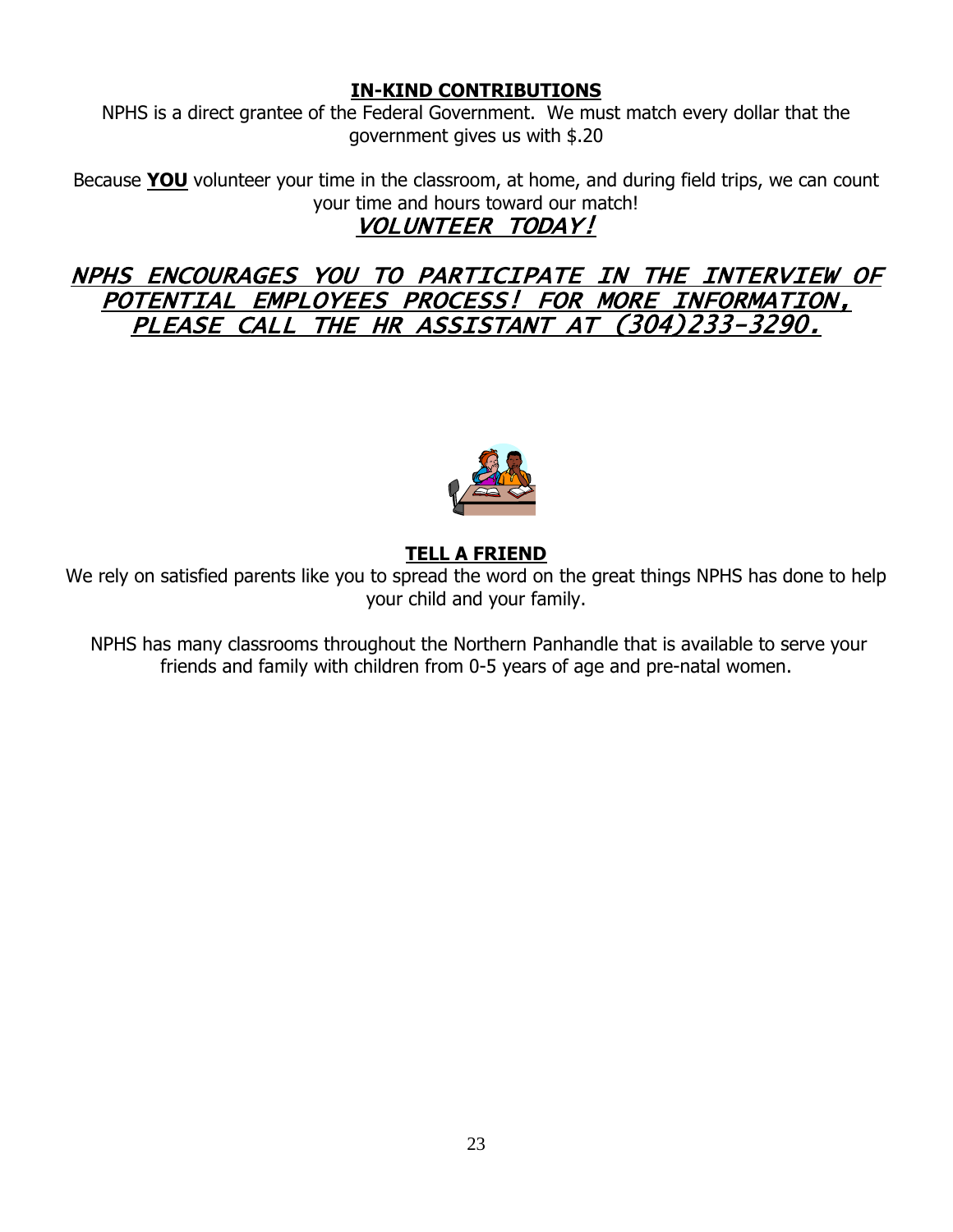# **CONTACT NUMBERS**

*Please contact one of the below listed numbers and a staff member will inform you of the options available in your county or you can call our Central Office for information*

| 1-304-233-3290 --- 1-877-732-3307 |                                    |                       |  |  |
|-----------------------------------|------------------------------------|-----------------------|--|--|
| County                            | <b>Contact Number for Early HS</b> | Contact Number for HS |  |  |
|                                   | Pre-Natal to Age 3                 | Age 3 to Age 5        |  |  |
| <b>Hancock County</b>             | 1-304-797-0281                     | 1-304-797-0281        |  |  |
| <b>Brooke County</b>              | 1-304-737-1338                     | 1-304-737-1338        |  |  |
| <b>Ohio County</b>                | 1-304-233-3290                     | 1-304-233-3290        |  |  |
| <b>Marshall County</b>            | 1-304-233-1724                     | 1-304-843-1093        |  |  |
| <b>Wetzel County</b>              | 1-304-889-3509                     | 1-304-889-3509        |  |  |

# **NON-DISCRIMINATION STATEMENT**

NPHS complies with all Federal statutes relating to non-discrimination.

# **INSURANCE COVERAGE**

GENERAL LIABILITY INSURANCE COVERAGE CARRIER STATE OF WEST VIRGINIA BOARD OF RISK MANAGEMENT.

# **NOTES**

 $\overline{\phantom{a}}$  , and the contribution of the contribution of the contribution of the contribution of the contribution of the contribution of the contribution of the contribution of the contribution of the contribution of the

 $\overline{\phantom{a}}$  , and the contribution of the contribution of the contribution of the contribution of the contribution of the contribution of the contribution of the contribution of the contribution of the contribution of the

 $\overline{\phantom{a}}$  , and the contribution of the contribution of the contribution of the contribution of the contribution of the contribution of the contribution of the contribution of the contribution of the contribution of the

 $\overline{\phantom{a}}$  , and the contribution of the contribution of the contribution of the contribution of the contribution of the contribution of the contribution of the contribution of the contribution of the contribution of the

 $\overline{\phantom{a}}$  , and the contribution of the contribution of the contribution of the contribution of the contribution of the contribution of the contribution of the contribution of the contribution of the contribution of the

 $\overline{\phantom{a}}$  , and the contribution of the contribution of the contribution of the contribution of the contribution of the contribution of the contribution of the contribution of the contribution of the contribution of the

**Thank You for Choosing NPHS!**